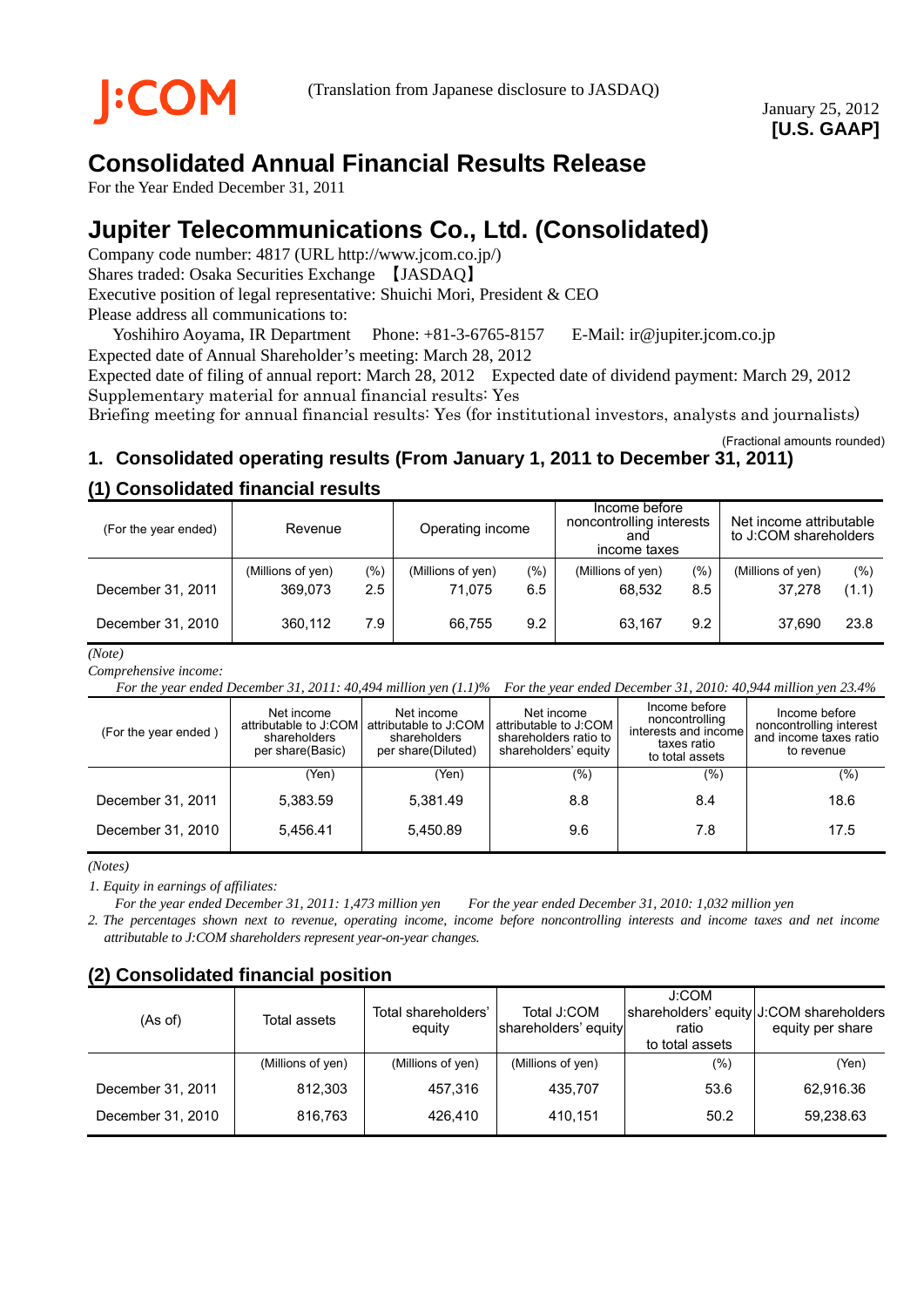## **(3) Consolidated cash flow statement**

| For the year ended) | Cash flows from<br>operating activities | Cash flows from<br>investing activities | Cash flows from<br>financing activities | Balance of cash &<br>cash equivalents |
|---------------------|-----------------------------------------|-----------------------------------------|-----------------------------------------|---------------------------------------|
|                     | (Millions of yen)                       | (Millions of yen)                       | (Millions of yen)                       | (Millions of yen)                     |
| December 31, 2011   | 123.342                                 | (58, 309)                               | (53,366)                                | 89.879                                |
| December 31, 2010   | 124.376                                 | (57,048)                                | (53, 542)                               | 78.212                                |

## **2. Dividend information**

| (For the year ended)             |                            |                             | Annual cash dividends per share |          |          | Total amount of<br>annual cash | <b>Dividends</b><br>payout ratio | Total amount<br>of dividends<br>ratio to J:COM |
|----------------------------------|----------------------------|-----------------------------|---------------------------------|----------|----------|--------------------------------|----------------------------------|------------------------------------------------|
|                                  | First<br>quarter<br>period | Second<br>quarter<br>period | Third<br>quarter<br>period      | Year-end | Total    | dividends                      |                                  | shareholders'<br>equity                        |
|                                  | (Yen)                      | (Yen)                       | (Yen)                           | (Yen)    | (Yen)    | (Millions of yen)              | $(\% )$                          | $(\% )$                                        |
| December 31, 2010                |                            | 600.00                      |                                 | 900.00   | 1.500.00 | 10,383                         | 27.5                             | 2.6                                            |
| December 31, 2011                |                            | 900.00                      |                                 | 900.00   | 1,800.00 | 12,464                         | 33.4                             | 2.9                                            |
| December 31, 2012<br>(Forecasts) |                            | 1,250.00                    |                                 | 1,250.00 | 2,500.00 |                                | 44.1                             |                                                |

## **3. Consolidated forecasts for December 2012 term (from January 1, 2012 to December 31, 2012)**

|        | Revenue           |     | Operating income  |      | Income before<br>noncontrolling<br>interests<br>and income taxes |      | Net income<br>attributable to J:COM<br>shareholders |      | Net income<br>attributable to<br>J:COM shareholders<br>per share |  |
|--------|-------------------|-----|-------------------|------|------------------------------------------------------------------|------|-----------------------------------------------------|------|------------------------------------------------------------------|--|
|        | (Millions of yen) | (%) | (Millions of yen) | (96) | (Millions of yen)                                                | (% ) | (Millions of yen)                                   | (% ) | (Yen)                                                            |  |
| Annual | 378,000           | 2.4 | 73.500            | 3.4  | 71.000                                                           | 3.6  | 39,000                                              | 4.6  | 5.662.51                                                         |  |

*(Notes) 1. The percentages shown next to revenue, operating income, income before noncontrolling interests and income taxes and net income attributable to J:COM shareholders represent year-on-year changes.* 

2 *Not conduct Consolidated earnings forecast for the six months ending June 30, 2012.* 

## **4. Other information**

(1) Change in significant consolidated subsidiaries: None

### (2) Change in significant accounting and reporting policies

(i) Change in accounting policies in accordance with change in accounting standards : None

(ii) Change in accounting policies other than above : Yes

*(Note) Please refer to (6)Significant accounting policy change of the consolidated financial statements on page18.*

### (3) Outstanding shares

 *.*

(i) Number of issued shares at end of term (consolidated, including treasury stock):

| As of December 31, 2011: 6,947,813 shares | As of December 31, 2010: 6,947,813 shares |
|-------------------------------------------|-------------------------------------------|
|-------------------------------------------|-------------------------------------------|

(ii) Number of treasury stock:

As of December 31,

| $2011: 22.640$ shares | $\vert$ As of December 31, 2010: 24,102 shares |
|-----------------------|------------------------------------------------|
|-----------------------|------------------------------------------------|

 *(Note) Regarding number of shares basis of per share data, please refer to 3.Earning per share on page19.*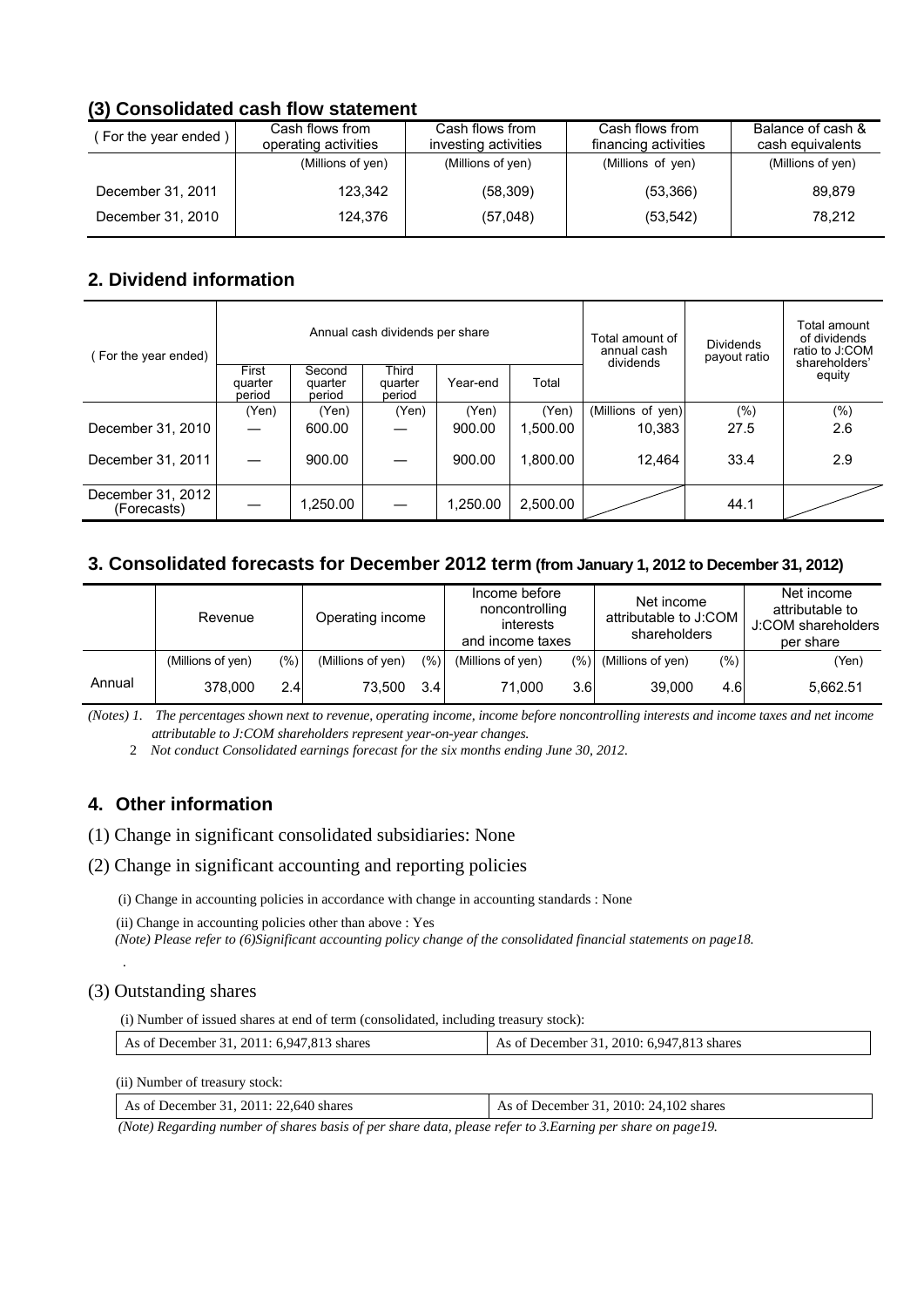## **(Ref) Parent Company Only [JAPANESE GAAP]**

## **1. Operating results (From January 1, 2011 to December 31, 2011)**

## **(1) Financial results**

| For the year ended) | Revenue           |     | Operating income  |      | Ordinary income   |      | Net income        |      |
|---------------------|-------------------|-----|-------------------|------|-------------------|------|-------------------|------|
|                     | (Millions of yen) | (%) | (Millions of yen) | (% ) | (Millions of yen) | (%)  | (Millions of yen) | (%)  |
| December 31, 2011   | 160.354           | 1.9 | 16.859            | 7.9  | 20.530            | 40.8 | 17.912            | 98.1 |
| December 31, 2010   | 157,358 20.4      |     | 15.621 25.3       |      | 14.583            | 16.0 | 9.042             | 7.0  |

| (For the year ended) | Net income per share | Net income per share<br>(Diluted) |
|----------------------|----------------------|-----------------------------------|
|                      | (Yen)                | (Yen)                             |
| December 31, 2011    | 2,586.78             | 2,585.77                          |
| December 31, 2010    | 1,309.01             | 1,307.69                          |

*(Note) The percentages shown next to revenue, operating income, ordinary income and net income represent year-on-year changes.*

## **(2) Financial position**

| As of )           | Total assets      | Net assets        | Equity capital ratio<br>to total assets | Net assets<br>per share |
|-------------------|-------------------|-------------------|-----------------------------------------|-------------------------|
|                   | (Millions of yen) | (Millions of yen) | (%)                                     | (Yen)                   |
| December 31, 2011 | 430.793           | 266.589           | 61.9                                    | 38.478.77               |
| December 31, 2010 | 443.784           | 260.717           | 58.7                                    | 37,631.08               |

*(Note) Stockholders' equity: As of December 31, 2011: 266,472 million yen As of December 31, 2010: 260,547 million yen* 

(Status of the audit procedures)

This Consolidated Annual Financial Results Release is outside the scope of the procedures for audit based on Japan's Financial Instruments and Exchange Law.

It is under the audit procedures process at the time of disclosure of this report.

(Cautionary note regarding future-related information)

- 1.The forecasts contained in this report have been prepared on the basis of information that is currently available. Because such estimates are inherently very uncertain, actual results may differ from the forecasts. The Company does not guarantee that it will achieve these estimated results and advises readers to refrain from depending solely on these forecasts. Readers should also note that the Company is under no obligation to revise this information on a regular basis.
- 2.The Company made the resolution at a board of directors meeting on January 25, 2012 on matters pertaining to a share repurchase. Net income attributable to J:COM shareholders per share for the consolidated forecasts is computed based on the share repurchase. Regarding detail of the share repurchase, please refer to 4.Subsequent events on page 19.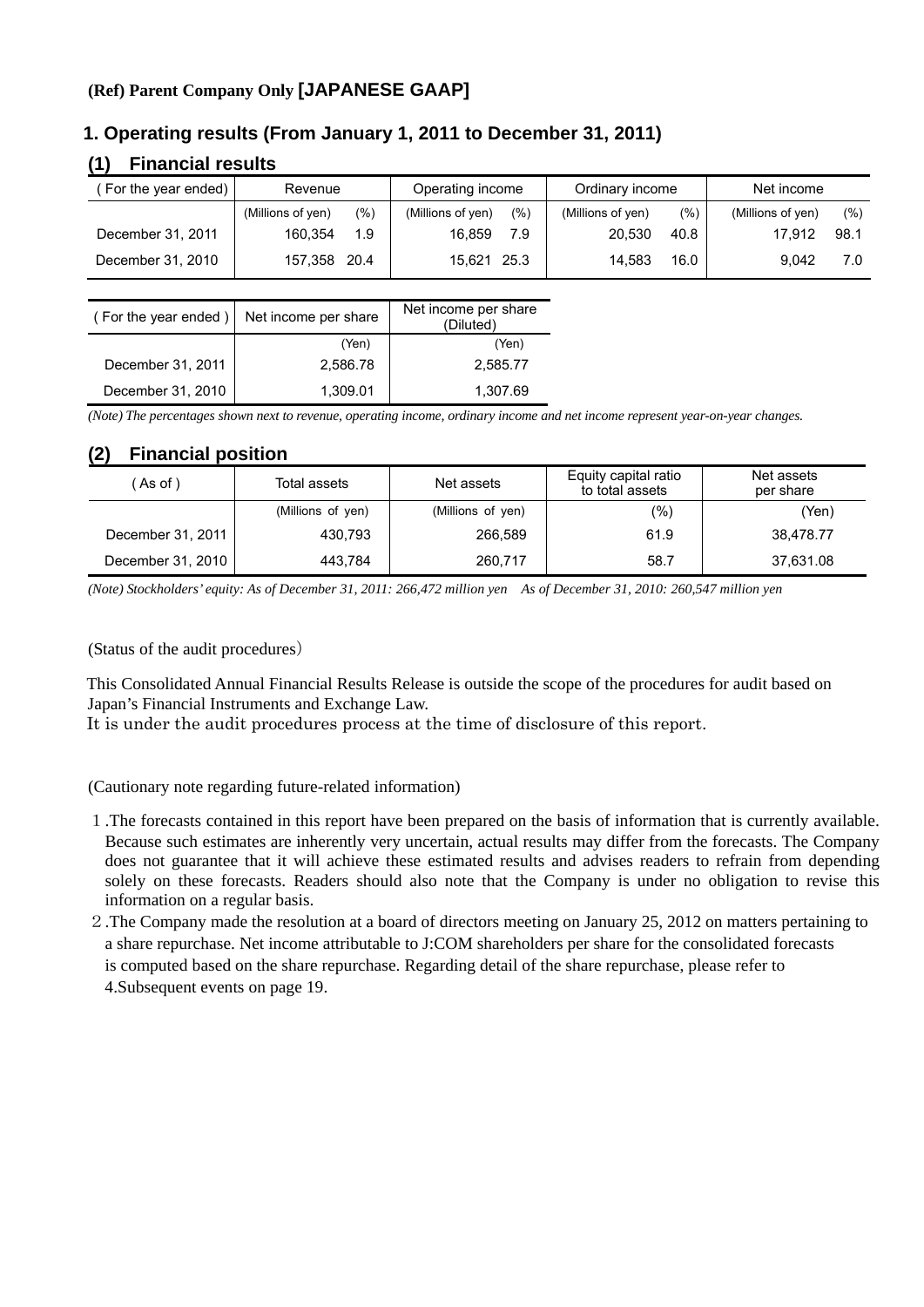#### **< Contents >**

| I. Business Results                                                                                                     |
|-------------------------------------------------------------------------------------------------------------------------|
|                                                                                                                         |
|                                                                                                                         |
|                                                                                                                         |
|                                                                                                                         |
|                                                                                                                         |
| (2) Financial position $\cdots \cdots \cdots \cdots \cdots \cdots \cdots \cdots \cdots \cdots \cdots \cdots \cdots$ P.7 |
| a. Assets, Liabilities and Shareholders' equity $\cdots \cdots \cdots \cdots \cdots \cdots \cdots \cdots \cdots$ P.7    |
|                                                                                                                         |
|                                                                                                                         |
|                                                                                                                         |
|                                                                                                                         |
|                                                                                                                         |
|                                                                                                                         |
|                                                                                                                         |
| (3) Medium-and long term management strategies, and issues requiring action $\cdots \cdots$ P.10                        |
|                                                                                                                         |
| (1)                                                                                                                     |
| (2)                                                                                                                     |
| Consolidated Statements of Shareholders' Equity ································ P.15<br>(3)                            |
| (4)                                                                                                                     |
| (5)                                                                                                                     |
| (6)                                                                                                                     |
| (7)                                                                                                                     |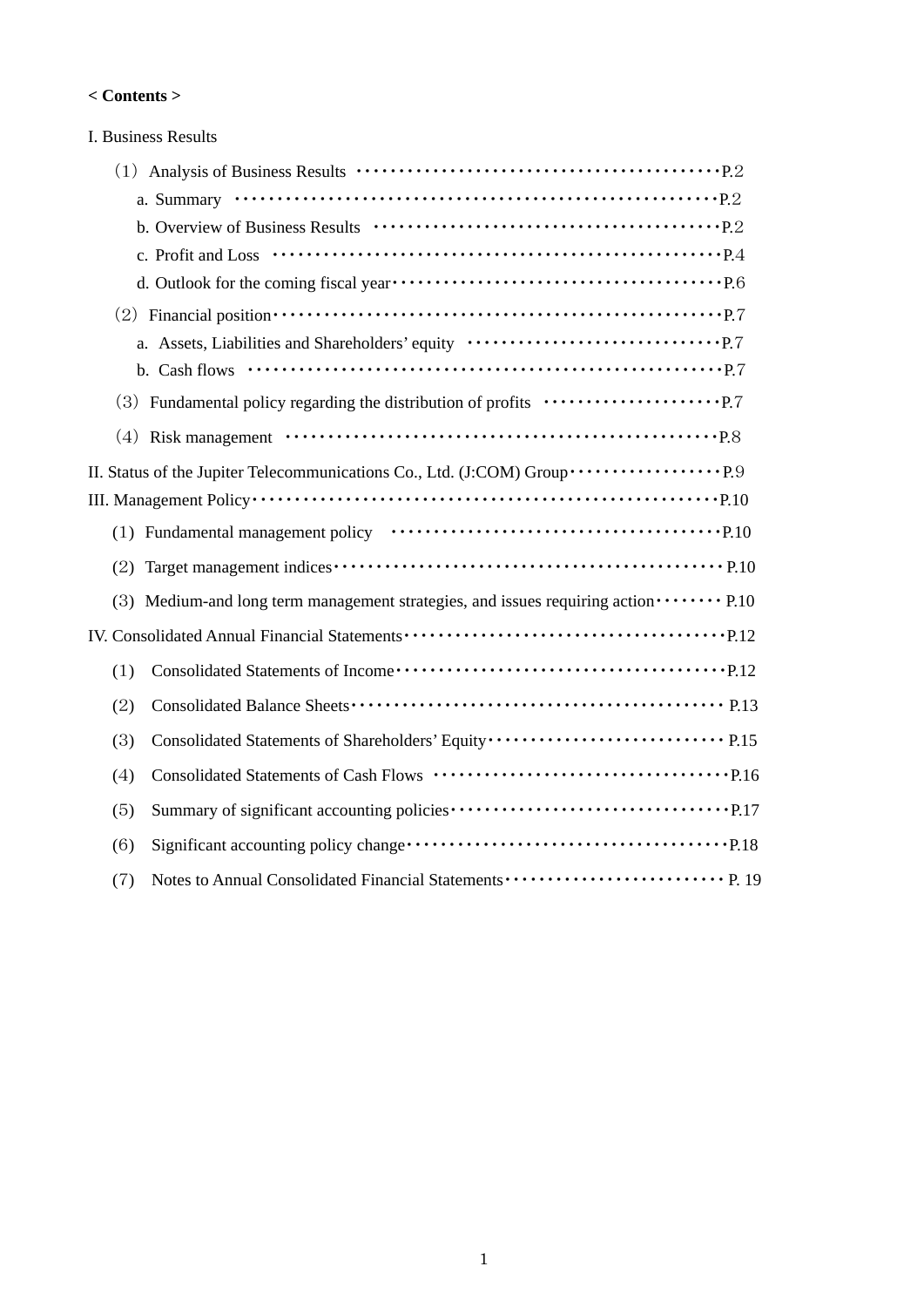# I. **Business Results**

## **(1) Analysis of Business Results**

#### **a. Summary**

Throughout the fiscal year ended December 31, 2011, Jupiter Telecommunications Co., Ltd. ("J:COM" or "the Company") and its consolidated subsidiaries (J:COM Group) continued to face fierce competition from major telecommunications companies and other competitors. Competition was initially intense, as market players took steps to capture demand in the lead-up to the complete changeover to terrestrial digital broadcasting\*1 on July 24, 2011 and thereafter to capture multi-channel and telecommunication service subscribers.

Under these circumstances, the J:COM Group positioned efforts to expand its customer base as its most important priority. In addition to implementing a variety of initiatives, centering on measures to expand strategic products and increase sales of the products, the Group took steps to deepen ties with customers in order to reduce the number of subscription cancellations while promoting the use of high-value-added services. Furthermore, considerable weight was placed on strengthening and expanding business tie-up measures, mainly in the "Telecom Business and Product Collaboration" fields under its alliance with KDDI Corporation ("KDDI").

As a result of the aforementioned endeavors, revenue increased 2.5% compared with the previous fiscal year to ¥369,073 million for the fiscal year ended December 31, 2011. On the earnings front, operating income climbed 6.5% year on year to ¥71,075 million, while net income attributable to J:COM shareholders decreased 1.1% to ¥37,278 million.

| Key Performance Indicators                         | As of December 31, 2011<br>(Fiscal Year Ended)<br>December 31, 2011) | As of December 31, 2010<br>(Fiscal Year Ended)<br>December 31, 2010) | Year-on-Year<br>Change |
|----------------------------------------------------|----------------------------------------------------------------------|----------------------------------------------------------------------|------------------------|
| [Subscribing Households]                           |                                                                      |                                                                      |                        |
| <b>Total Number of Subscribing</b><br>Households*i | 3,656,500                                                            | 3,426,100                                                            | $+6.7\%$               |
| Total RGUs <sup>*ii</sup>                          | 6,918,000                                                            | 6,357,600                                                            | $+8.8%$                |
| <b>CATV</b>                                        | 2,875,400                                                            | 2,691,000                                                            | $+6.9\%$               |
| <b>High-Speed Internet Access</b>                  | 1,826,200                                                            | 1,695,900                                                            | $+7.7\%$               |
| Telephony                                          | 2,216,400                                                            | 1,970,700                                                            | $+12.5%$               |
| [Average Monthly Churn Rate (per<br>$RGU$ ]        | 0.97%                                                                | 1.11%                                                                | $-0.14%$               |
| $[ARPU^*$ iii]                                     | ¥7,499                                                               | ¥7,680                                                               | $4 - 181$              |
| [Bundle Ratio <sup>*iv</sup> ]                     | 1.89                                                                 | 1.86                                                                 | $+0.03$                |

The key performance indicators for the cable television business were as follows.

\*i: Number of households subscribing to at least one service

\*ii: Total number of revenue-generating units (RGUs) for services supplied

\*iii: Average revenue per unit

\*ⅳ: Average number of RGUs per subscribing household

#### **b. Overview of Business Results**

During the fiscal year under review (January 1, 2011 to December 31, 2011), the J:COM Group implemented a variety of measures before and after the complete changeover to terrestrial digital broadcasting on July 24, 2011 in an effort to expand its customer base.

The J:COM Group worked diligently to tap into the demand for terrestrial digital broadcasting by promoting the use of such strategic products as "J:COM TV My style."<sup>\*2</sup> Launched in July 2010, J:COM TV My style is a strategic product that caters to diversified customer needs including variations in viewing patterns and behavior. This product allows viewers to enjoy programs of their choice as and when required. At the same time, J:COM TV My style is a readily available strategic terrestrial digital countermeasure. The J:COM Group placed considerable emphasis on increasing the number of subscribing households by vigorously promoting J:COM TV My style through a series of TV commercials. The number of households subscribing to J:COM TV My style increased by 177,900 during the fiscal year ended December 31, 2011, to a total of 246,500.

In addition, the J:COM Group continued to focus on negotiations with facilities management companies in an effort to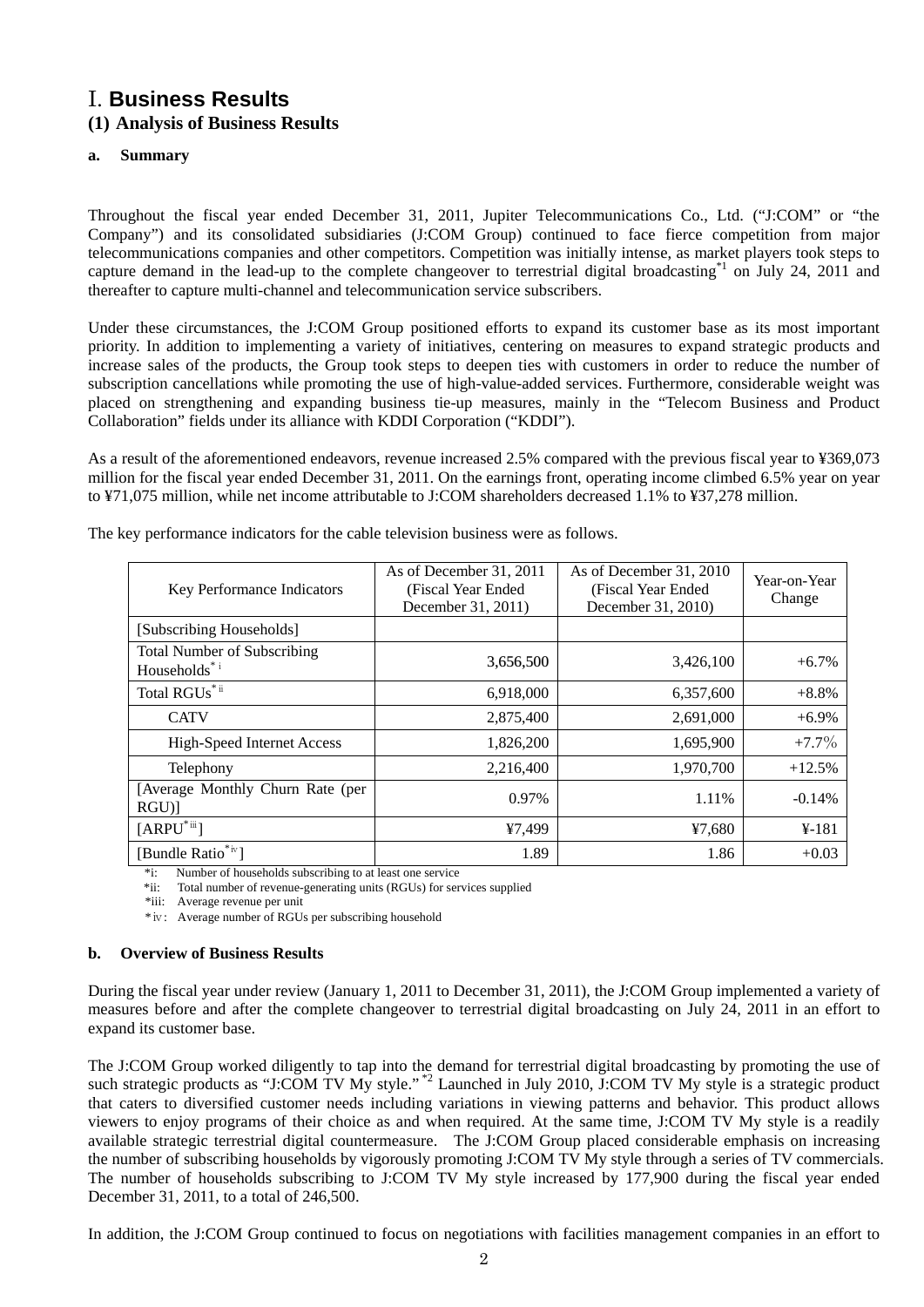capture the estimated 1,440,000 communal reception households\*3 residing within its service area. Reflecting its success, J:COM's retransmission service of terrestrial digital broadcasting became available to a cumulative total of approximately 1,130,000 households by the end of December 2011. At the same time, steps were also taken to promote J:COM's pay services to the aforementioned households. As a result, the Company acquired 43,100 RGUs during the fiscal year ended December 31, 2011.

The J:COM Group channeled its energies toward implementing measures designed to capture new subscribing households, following the complete changeover to terrestrial digital broadcasting, and to prevent cancellations of its subscriptions. In this context, and as a measure to develop and promote products that match the needs of customers, the J:COM Group strove to strengthen and expand its product offerings, focusing on its J:COM NET Internet access services harnessing its wide-ranging product lineup. As a part of these endeavors, from July 15, 2011, the J:COM Group has added the J:COM 1M Course, an easy access 1Mbps Internet service that tenants can enjoy free of charge, to its existing Bulk Discount Plan, which formerly focused on medium- to high-speed Internet access. This Plan targets households residing in multi-dwelling units. Later, from September 1, 2011 in the Kansai and Kyushu areas, the J:COM Group commenced sales of "J:COM NET PACK" to single-dwelling units — a product package comprising high-speed Internet access and telephony services that had been marketed only to multi-dwelling units. At the same time, the J:COM Group pushed forward nationwide efforts to promote the ZAQ ISP service brand as a part of its overall J:COM NET promotion activities from the end of October 2011. Already an established and familiar brand in the Kansai area, the J:COM Group also adopted the ZAQ character as its nationwide ISP service campaign mascot.

Working to further enhance the competitive advantage of its multi-channel services, from August 1, 2011, the J:COM Group launched sales of "Value Plan Mini," another product package that combines "J:COM TV Digital," a service that provides multi-channels, and "J:COM PHONE Plus," a telephony service that uses the KDDI platform. At the same basic monthly user fee as J:COM TV Digital, the value-added package service allows users to also access the services of J:COM PHONE Plus essentially free-of-charge, without having to pay the applicable monthly basic user fee.\*4 In the Kansai area, where the J:COM Group continues to confront fierce competition, steps were taken to revise the fee structure for J:COM TV My style on August 1, 2011, as a part of efforts to bolster marketing capabilities.

Accounting for all of the aforementioned factors, the total number of subscribing households as of December 31, 2011 increased by 230,400 households, or 6.7%, from December 31, 2010 to 3,656,500 households.

Also, the J:COM Group continued to implement various measures designed to deepen ties with customers.

First, one such measure was specifically aimed at curtailing cancellations by customers. As a part of the Company's efforts to provide highly dedicated customer support, J:COM made great efforts to structure its follow-up procedures and ensure that its sales and call center representatives adhered strictly to a policy of after-sales service. This thoroughgoing system of follow-up is aimed at further enhancing customer satisfaction and ensuring that customers continue to utilize the Group's services with more convenience for a longer period. At the same time, the Group worked diligently to improve the rate at which inquiries are handled by increasing the number of operators at inbound customer call centers, while also adding sophisticated training programs aimed at further enhancing the skills of operators in order to upgrade its call center structure and systems. Furthermore, the J:COM Group continued to promote product package subscriptions (long-term contract products) encompassing such services as Value Plan and J:COM TV My style in an effort to secure contracts over a longer period. As a result, the ratio of subscribing households with long-term contract products to the total number of subscribing households increased by 11 percentage points, from 15% as of December 31, 2010, to 26% as of December 31, 2011. In addition to the aforementioned measures, and on the back of the successful shift to digital cable television services by nationwide systems as of the end of April 2011, the average monthly churn rate per RGU for the fiscal year ended December 31, 2011 improved substantially, from 1.11% for the previous fiscal year to 0.97%.

Second, the J:COM Group undertook measures to promote the use of its high-value-added services. In this context, J:COM joined with Dentsu Inc. to develop the new video-on-demand (VOD) advertising model "CM Wari," which was launched on a three-month trial basis from September 1, 2011. CM Wari is an innovative advertising model under which advertisers in place of customers bear a portion (105 yen including tax) of the program-viewing fee at the time commercials are viewed by customers in conjunction with VOD programs. Moreover, working in collaboration with terrestrial broadcasting stations, the J:COM Group stepped up its efforts to upgrade and expand its VOD lineup by exclusively broadcasting serial television dramas prior to their terrestrial airing from this fiscal year. This included "Brilliant Theives Royale," a serial drama produced and owned by TOKYO BROADCASTING SYSTEM TELEVISION, INC. Through these and other means, the number of VOD purchases increased 34% compared with the previous fiscal year to 12,679,100 titles for the fiscal year ended December 31, 2011.

Working to ensure that its customers can enjoy television programs at a place and time of their own convenience, in accordance with their likes, tastes and lifestyles, through every kind of available terminal, the J:COM Group is endeavoring to develop TV Everywhere-type products and services. With this in mind, on July 26, 2011, the J:COM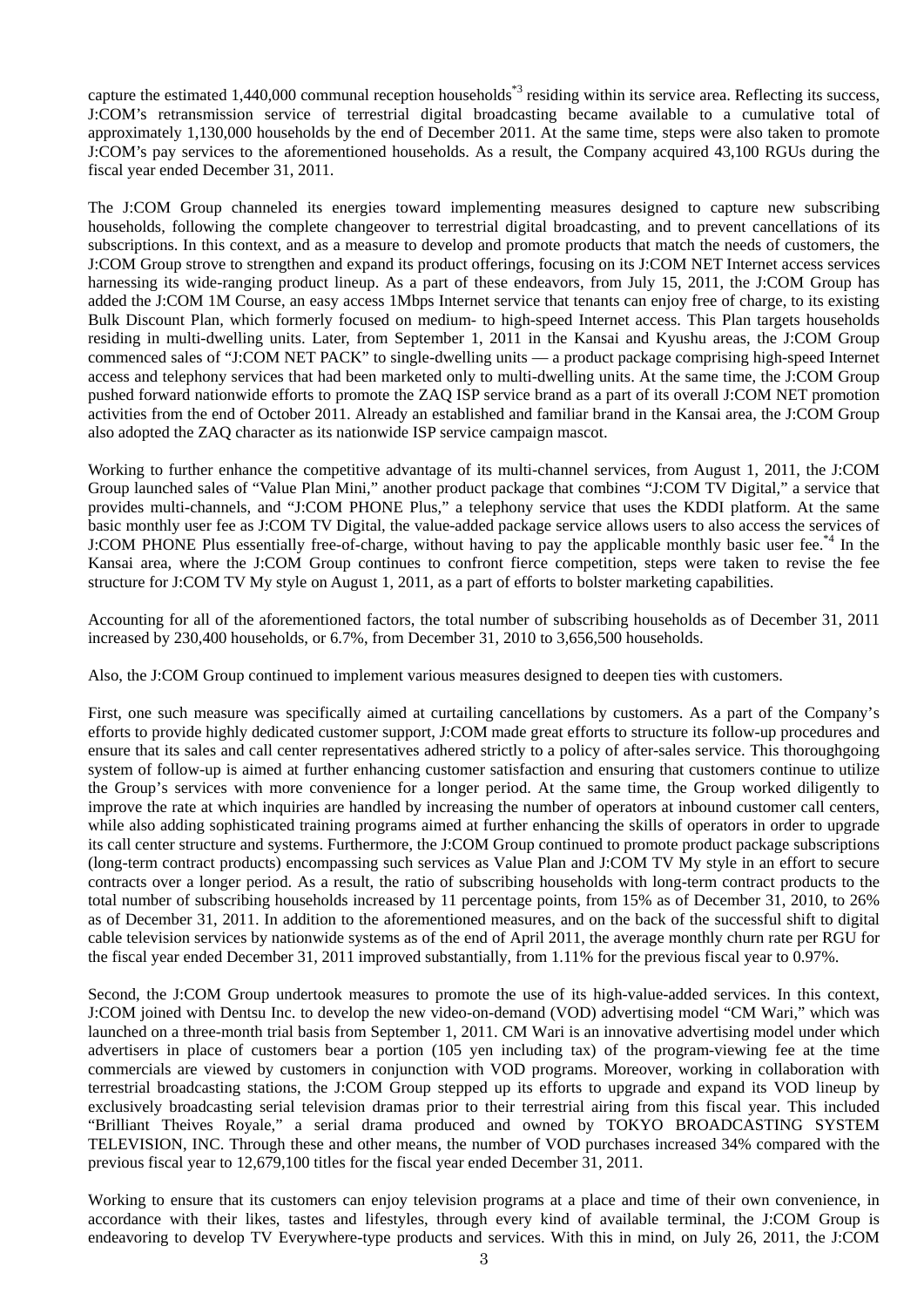Group launched the free-of-charge "J:COM Appli" application service targeting smart phones and tablet terminals. Through this initiative, certain free VOD programming content and a list of programs available are now able to be viewed through smart phones or tablet terminals. Looking ahead, steps are being taken to introduce a verification system for subscribers to the Company's services. In the future, this system will provide subscribers with highly convenient access to the Group's pay-VOD content using smart phones, tablet terminals and personal computers. This, in turn, is expected to substantially enhance the enjoyment of VOD services for an increasing number of users.

In the context of its business alliance with KDDI, J:COM expanded measures centered on the Telecom Business and Product Collaboration field. Specifically, the J:COM Group concentrated its energies on capturing subscribing households for its J:COM PHONE Plus service as well as for "J:COM WiMAX," a high-speed mobile Internet service provided by UQ Communications Inc., an equity-method affiliate of KDDI. As a result, the number of subscribing households to J:COM PHONE Plus and J:COM WiMAX rose to 359,800 households and 9,400 households, respectively, as of the end of December 2011. In addition, concerning sales and marketing collaboration, both companies continued to pursue the cross-sales promotion of the J:COM Group's services and the au Mobile services of KDDI that began in August 2010. Buoyed by these efforts, the Company acquired 11,300 RGUs during the fiscal year ended December 31, 2011.

With respect to the acquisition of cable television companies, J:COM and Tokyu Corporation ("TOKYU") concluded an agreement with Sotetsu Holdings, Inc. ("SOTETSU") to acquire 51% and 49%, respectively, of the issued and outstanding shares of YOKOHAMA CABLE VISION Inc. ("YCV"), a wholly owned subsidiary of SOTETSU, on September 22, 2011. The transfer of shares was completed on October 7, 2011, at which point YCV became a J:COM consolidated subsidiary. The joint acquisition of YCV and the collaboration between J:COM and TOKYU is recognized as a conduit through which J:COM, Japan's largest cable television operator, and TOKYU, a company providing wide range of services for everyday life based on its railway business and town building capabilities, can better develop and deploy new lifestle enhancement services based on the CATV field. Moving forward, J:COM and TOKYU will leverage their respective management resources and know-how, while considering ways in which they can further promote alliance opportunities, as a part of comprehensive efforts to ensure the development of CATV services into a major media service operator and a pillar of the community.

In the media business, and with respect to new BS digital broadcasting that commenced on October 1, 2011, J:COM's consolidated subsidiary, J SPORTS Corporation, which operates thematic sports channels, launched broadcasting of J SPORTS 1 and J SPORTS 2. In the future, the J:COM Group will place additional importance on showcasing the appeal of J SPORTS to viewers through the new BS broadcasting platform. In addition to increasing the number of J SPORTS subscribing households, the J:COM Group will work toward expanding the multi-channel market. Plans are also in place to transfer J SPORTS 3 (formerly J sports ESPN) and J SPORTS 4 (formerly J sports Plus) to BS broadcasting in March 2012.

Moreover, J:COM changed the name of its "LaLa TV" channel, operated by consolidated subsidiary Jupiter Entertainment Co., Ltd., to "Women's Channel ♪ LaLa TV" in an effort to raise the quality of its channel menu and to better differentiate its lineup. At the same time, the Group has started to substantially reorganize its programming since January 2012 to better focus on the needs of women.

Turning to "Golf Network," Jupiter Golf Network Co., Ltd., which manages the thematic golf channel, entered into a licensing and broadcasting agreement with the U.S.-based Golf Channel in November 2011 to broadcast its content from April 2012. Through this initiative, the Golf Channel will be the only thematic channel dedicated to golf in Japan from April 2012 helping to significantly strengthen and expand the J:COM Group's programming lineup.

#### **c. Profit and Loss**

In the following discussion, we quantify the acquisition impact, which represents the effect by consolidating an acquired entity on our results of operations during the first twelve months following the acquisition date. We represent changes that exclude the impact of acquisitions as changes at existing consolidated subsidiaries. Included as acquisition impacts in the below discussion of cumulative consolidated business results for the year ended December 31, 2011 are Suzuran Cable System transferred from the KEIHANSHIN Cable Vision Foundation to J:COM consolidated subsidiary Cable Net Kobe Ashiya Co.,Ltd. on February 1, 2010, Kobe Cable Vision, transferred from Kobe City Development and Management Foundation to Cable Net Kobe Ashiya Co., Ltd. on April 1, 2010, Cablevision Kasai transferred from Tokyo Cable Vision Foundation to J:COM consolidated subsidiary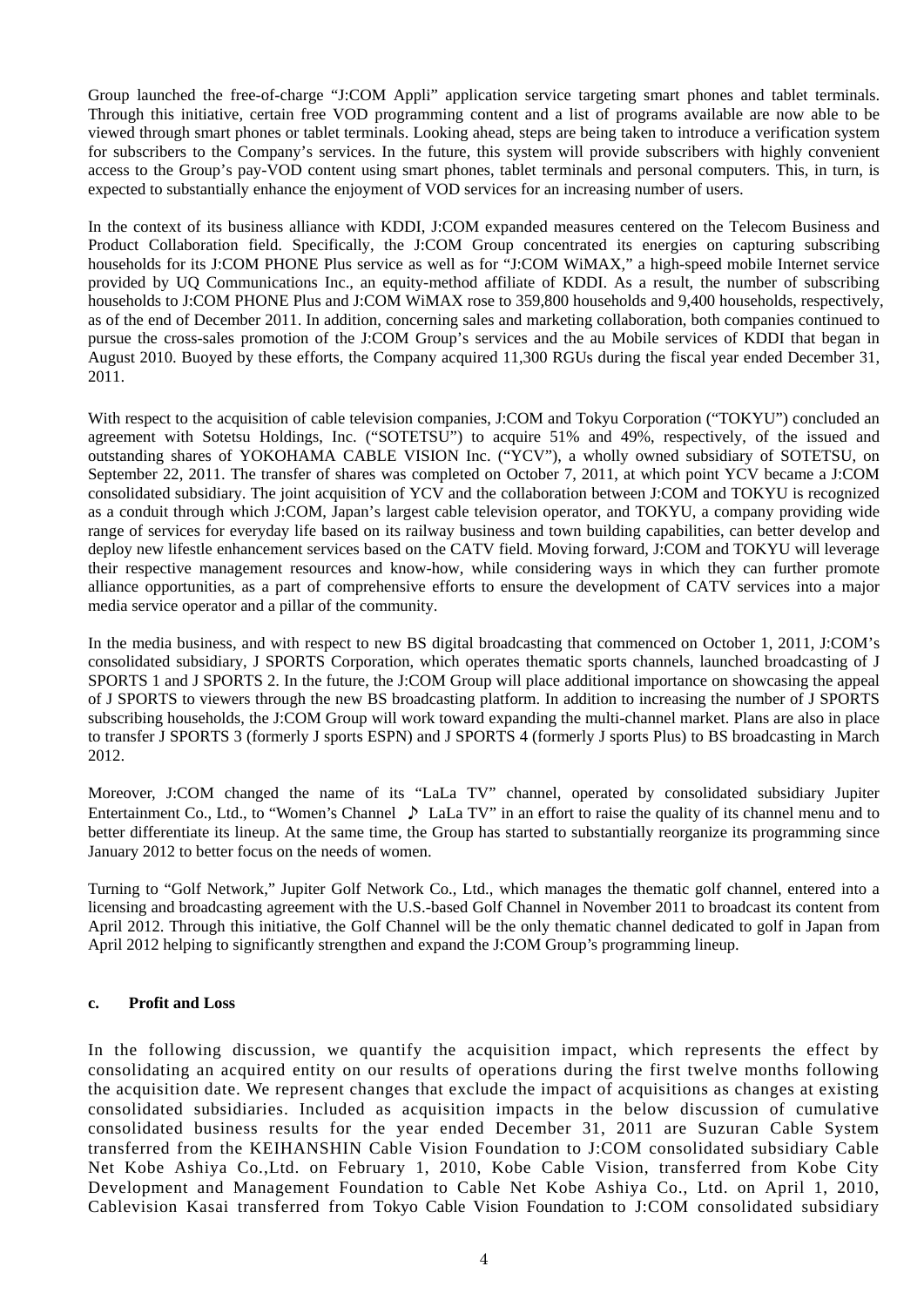Edogawa Cable Television Inc.\*5 on June 1, 2010 and Yokohama Cable Vision Inc., consolidated on October 7, 2011.

Revenue increased by ¥8,961 million, or 2.5% from ¥360,112 million for the year ended December 31, 2010 to ¥369,073 million for the year ended December 31, 2011. This increase included ¥1,136 million that was attributable to the aggregate impact of acquisitions. Excluding the impact of acquisitions, revenue at existing consolidated subsidiaries increased by ¥7,825 million, or 2.2%.

Subscription fees increased by ¥9,738 million, or 3.3%, from ¥298,197 million for the year ended December 31, 2010 to ¥307,935 million for the year ended December 31, 2011. This increase included ¥1,019 million that was attributable to the aggregate impact of acquisitions. Excluding the impact of acquisitions, subscription fees at existing subsidiaries increased by ¥8,719 million, or 2.9%.

Cable television subscription fees increased by ¥4,577 million, or 2.8%, from ¥160,773 million for the year ended December 31, 2010 to ¥165,350 million for the year ended December 31, 2011. The increase in cable television subscription fees, in spite of a decrease in ARPU caused largely by launching J:COM TV My style, was mainly due to an increase in the number of consolidated subsidiary subscribing households and an increase in the number of users of digital additional services such as HDR mainly on the Blu-ray and VOD.

High-speed Internet access subscription fees increased by ¥3,073 million, or 3.5% from ¥87,006 million for the year ended December 31, 2010 to ¥90,079 million for the year ended December 31, 2011. The increase in high-speed Internet access subscription fees was due to an increase in the number of consolidated subsidiary subscribing households, which was partly offset by increased product bundling discounts.

Telephony subscription fees increased by ¥2,088 million, or 4.1%, from ¥50,418 million for the year ended December 31, 2010 to ¥52,506 million for the year ended December 31, 2011. The increase in telephony subscription fees was primarily the result of an increase in the number of consolidated subsidiary subscribing households, which was partly offset by increased product bundling discounts.

Turning to existing consolidated subsidiary subscription fees by type of service, the rates of increase for the year ended December 31, 2011 were 2.3%, 3.3% and 4.1% for cable television, high-speed Internet access and telephony service, respectively.

Other revenue decreased by ¥777 million, or 1.3%, from ¥61,915 million for the year ended December 31, 2010 to ¥61,138 million for the year ended December 31, 2011. The decrease was mainly attributable to revenue relating to poor reception compensation.

Operating and programming costs increased by ¥5,253 million, or 3.9%, from ¥135,272 million for the year ended December 31, 2010 to ¥140,525 million for the year ended December 31, 2011. This increase was mainly due to an increase in costs relating to programming, personnel costs and outsourcing. Selling, general and administrative expenses decreased by ¥92 million, or 0.1%, from ¥72,242 million for the year ended December 31, 2010 to ¥72,150 million for the year ended December 31, 2011. This was due to a decrease in advertising expenses, which was partly offset by an increase in acquisitions totaling ¥340 million. Depreciation and amortization expenses decreased by ¥520 million, or 0.6%, from ¥85,843 million for the year ended December 31, 2010 to ¥85,323 million for the year ended December 31, 2011. The decrease was largely due to certain fully depreciated assets before December 31, 2011, which was partly offset by an increase in acquisitions totaling ¥344 million.

Operating income, as a result of the above items, increased by ¥4,320 million, or 6.5% from ¥66,755 million for the year ended December 31, 2010 to ¥71,075 million for the year ended December 31, 2011.

Income before noncontrolling interests and income taxes increased by ¥5,365 million, or 8.5% from ¥63,167 million for the year ended December 31, 2010 to ¥68,532 million for the year ended December 31, 2011.

.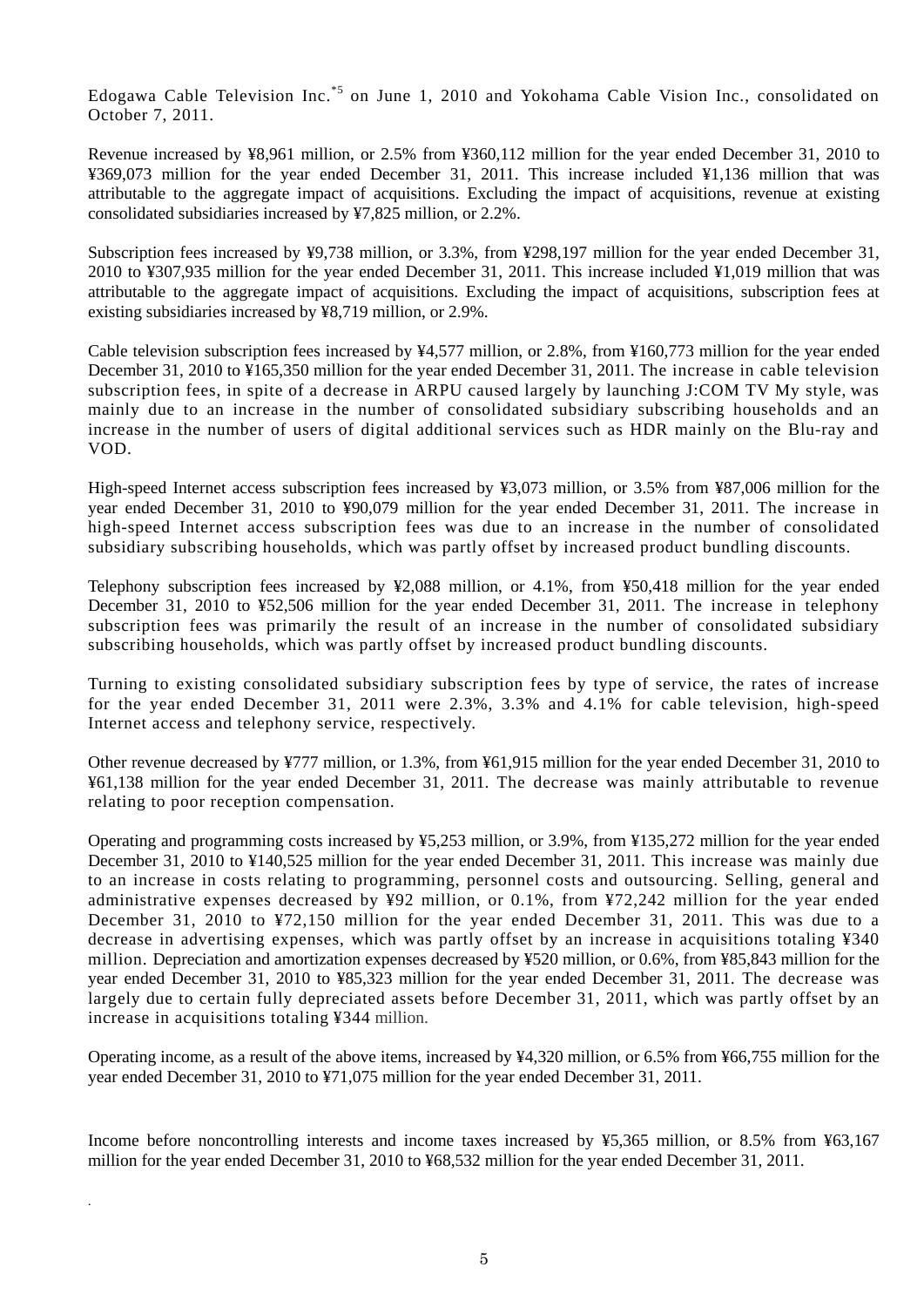Net income attributable to J:COM shareholders decreased by ¥412 million, or 1.1%, from ¥37,690 million for the year ended December 31, 2010 to ¥37,278 million for the year ended December 31, 2011. This was due to an increase in income taxes expense in contrast with the year ended December 31, 2010 where income taxes expense decreased due to companies' liquidation (intermediary holding companies).

#### **d. Outlook for the coming fiscal year**

|                                         |                     |     |                       |     |                                                               |     | (Percentage data represent year-on-year changes) |     |
|-----------------------------------------|---------------------|-----|-----------------------|-----|---------------------------------------------------------------|-----|--------------------------------------------------|-----|
|                                         | Revenue             |     | Operating income      |     | Income before<br>noncontrolling interests<br>and income taxes |     | Net income attributable<br>to J:COM shareholders |     |
| Fiscal year ending<br>December 31, 2012 | (Millions of yen) % |     | (Millions of yen) $%$ |     | (Millions of yen) %                                           |     | (Millions of yen) %                              |     |
| (Forecasts)                             | 378,000             | 2.4 | 73.500                | 3.4 | 71,000                                                        | 3.6 | 39,000                                           | 4.6 |

Against the backdrop of a stagnant pay multi-channel broadcast market as well as a weak domestic economy, the J:COM Group's operating environment remains severe, confronted by intense broadcasting and telecommunication service market competition among major telecommunications and related companies.

Under these circumstances, the J:COM Group will redouble its efforts to acquire new subscribers and further reduce churn rates through increased customer satisfaction in order to expand its customer base. In addition, and from a product perspective, the Group will introduce new, attractive services that match the needs of customers. Moreover, the J:COM Group will continue to enhance the quality of channels managed by the Group's channel companies, while at the same time focusing on broadening earnings in the programming business.

Taking each of the aforementioned measures into consideration, consolidated revenue is estimated to total ¥378,000 million for the fiscal year ending December 31, 2012. On the earnings front, the J:COM Group is projecting that consolidated operating income, income before noncontrolling interest and income taxes, and net income attributable to J:COM shareholders will reach ¥73,500 million, ¥71,000 million, and ¥39,000 million, respectively.

The J:COM Group's consolidated performance forecasts are based on business plans for the full fiscal year. Accordingly, cumulative performance forecasts for the first half are not provided.

- \*1. Excluding three prefectures in the Tohoku area (Iwate, Miyagi, Fukushima)
- \*2. J:COM TV My style is a package service that includes retransmissions of terrestrial digital and BS digital broadcasts with access to such telecommunication services as high-speed Internet access and telephony, in addition to a selection from the "All-you-can-watch package" of the "J:COM on Demand" video on demand (VOD) service.
- \*3. Communal reception households are defined as households that receive terrestrial broadcasts through communal reception facilities, installed to solve poor reception in shadow areas created by buildings, transmission lines and related structures.
- \*4. Fees applicable to monthly telephone use are charged separately.
- \*5. Edogawa Cable Television Inc. was merged by J:COM Kanto Co.,Ltd. on July 1, 2011, whose trade name was changed to J:COM East Co.,Ltd. on October 1, 2011.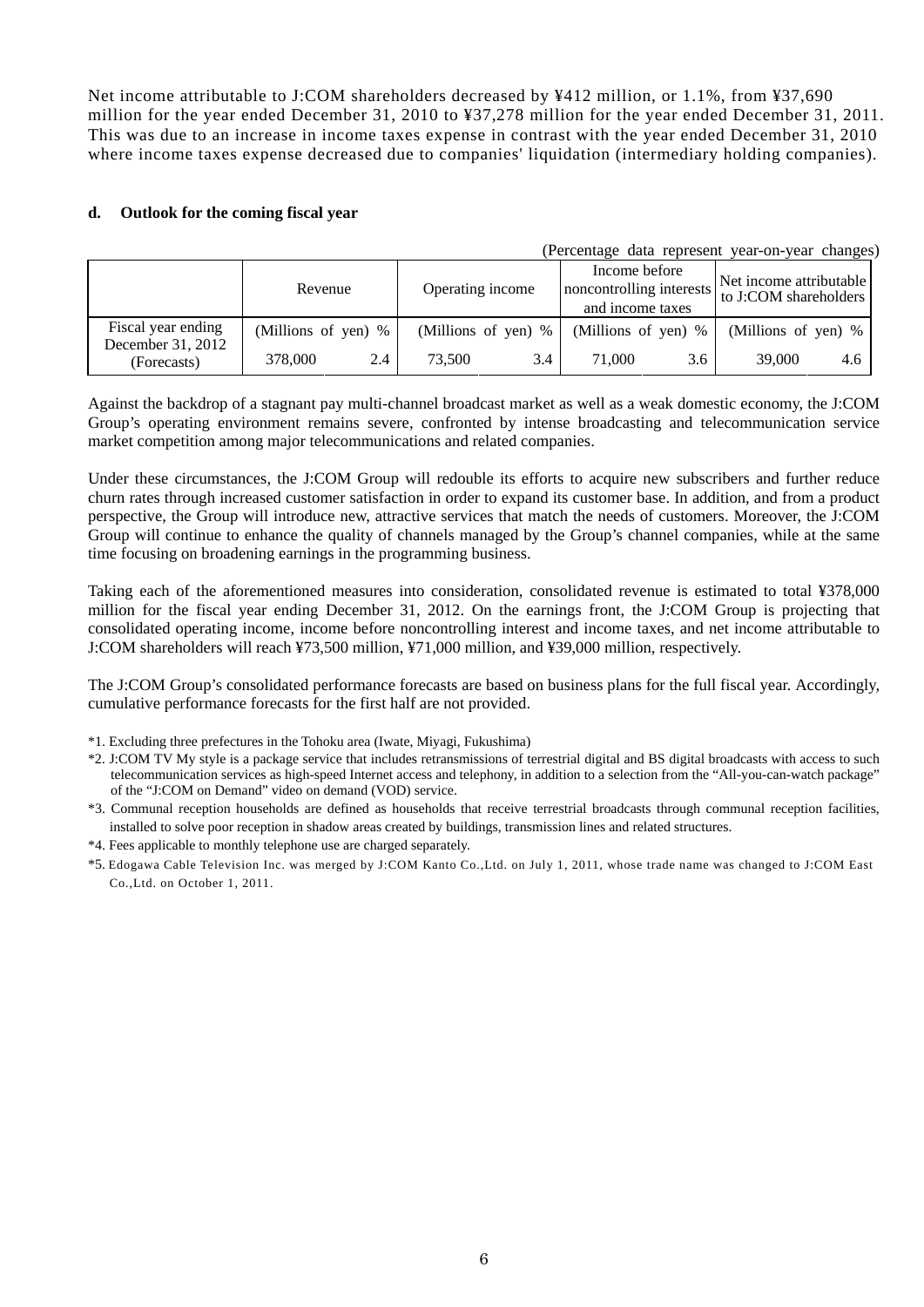### **(2) Financial position**

#### **a. Assets, Liabilities and Shareholders' equity**

Total assets decreased by ¥4,460 million, from ¥816,763 million as of December 31, 2010 to ¥812,303 million as of December 31, 2011. This was due to a decrease in net book value of property and equipment, and identifiable intangible assets by depreciation, which was partly offset by an increase in cash and cash equivalents.

Total liabilities decreased by ¥35,366 million, from ¥390,353 million as of December 31, 2010 to ¥354,987 million as of December 31, 2011. This was primarily due to a decrease in long-term debt, income taxes payable and capital lease obligations.

Total J:COM shareholders' equity increased by ¥25,556 million from ¥410,151 million as of December 31, 2010 to ¥435,707 million as of December 31, 2011. The increase was due to the upswing by net income attributable to J:COM shareholders for the year ended December 31, 2011, which was partly offset by dividends paid to shareholders.

#### **b. Cash flows**

For the year ended December 31, 2011, the net cash was provided by operating activities of ¥123,342 million, used in investing activities of ¥58,309 million and financing activities of ¥53,366 million, respectively. Accounting for the aforementioned activities, cash and cash equivalents increased by ¥11,667 million from ¥78,212 million as of December 31, 2010 to ¥89,879 million as of December 31, 2011.

### *Cash Provided by Operating Activities*

Net cash provided by operating activities decreased by ¥1,034 million, from ¥124,376 million for the year ended December 31, 2010 to ¥123,342 million for the year ended December 31, 2011. The decrease was attributable to increase in income taxes payment, which was partly offset by an increase in revenue and change in trade receivables and payables.

### *Cash Used in Investing Activities*

Net cash used in investing activities increased by ¥1,261 million, from ¥57,048 million for the year ended December 31, 2010 to ¥58,309 million for the year ended December 31, 2011. This was due to an increase in payment for expenditures for acquisitions, which was partly offset by a decrease in payment for capital expenditures.

#### *Cash Used in Financing Activities*

Net cash used in financing activities decreased by ¥176 million, from ¥53,542 million for the year ended December 31, 2010 to ¥53,366 million for the year ended December 31, 2011. This was due to a decrease in debt payments(net) and payment for acquisition of noncontrolling interests in consolidated subsidiaries, which was partly offset by an increase in dividends paid to shareholders.

### **(3) Fundamental policy regarding the distribution of profits**

J:COM recognizes that the distribution of profits to shareholders is an important management issue. In this context, the Company will endeavor to consistently supplement the J:COM Group's internal reserves for use in potential future investments such as the acquisition of other companies and businesses as well as capital expenditures, while at the same time maintaining stable and continuous returns to shareholders. In addition, J:COM considers acquiring treasury stock as a part of efforts to increase capital efficiency and further boost the distribution of profits to shareholders.

Based on this policy, J:COM raised its annual cash dividend of ¥1,500 per share paid in fiscal 2010 to ¥1,800 per share in fiscal 2011. In fiscal 2012, the year ending December 31, 2012, the Company is projecting a further increase in its annual cash dividend to ¥2,500 per share, comprising an interim cash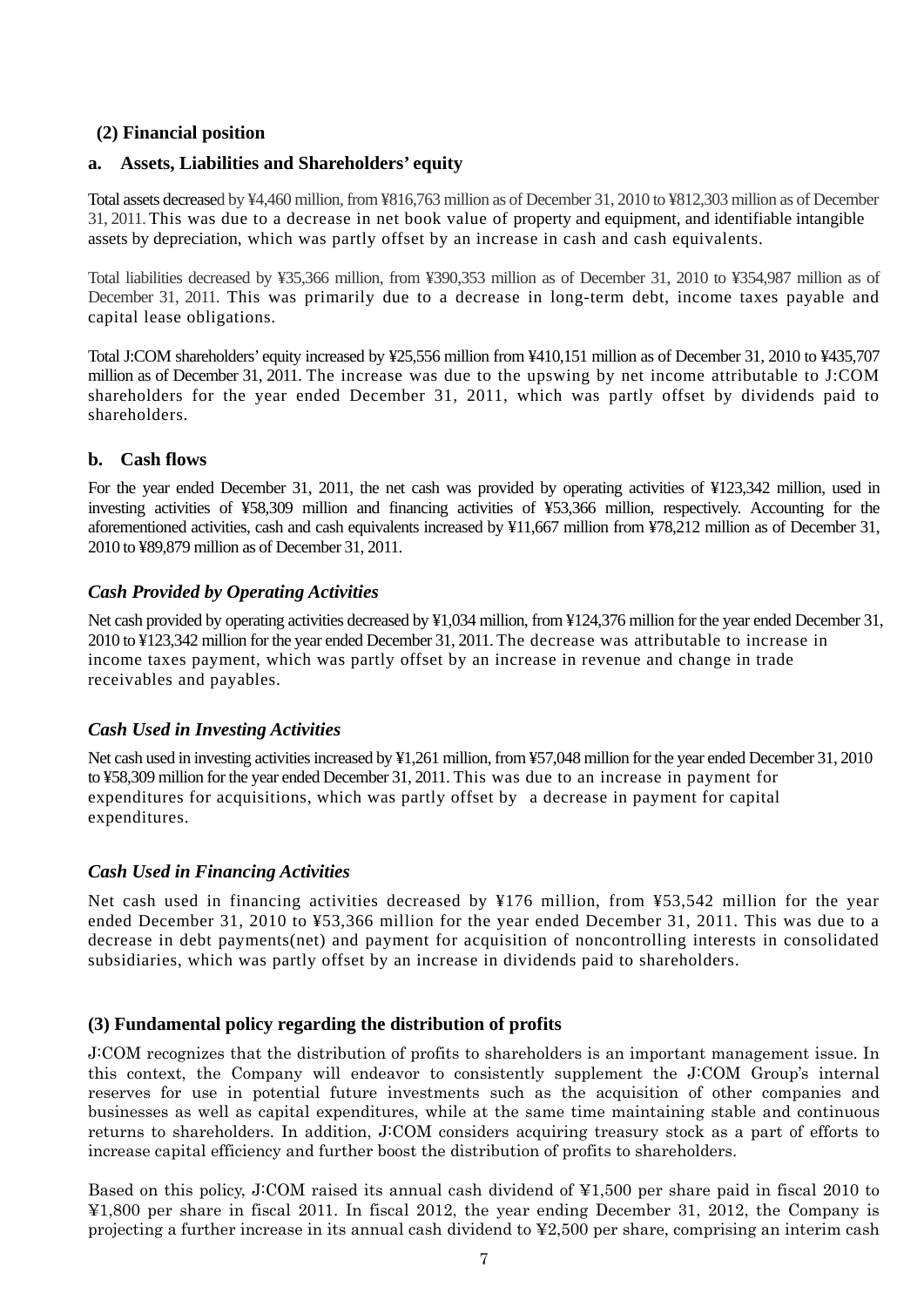dividend of ¥1,250 per share and a year-end cash dividend of ¥1,250 per share, after taking factors such as business results into consideration. J:COM is also looking to acquire treasury stock in fiscal 2012. Plans call for the acquisition of treasury stock up to a maximum total of 65,000 shares, at a price up to a maximum of ¥5 billion, between February 15 and August 31, 2012.

### **(4) Risk management**

The J:COM Group has implemented organizational and structural risk management measures. However, should risks emerge, the possibility exists that they could significantly affect the J:COM Group's business results, financial position or cash flows.

As of December 31, 2011, risks to the J:COM Group (some of which are outside of the control of the J:COM Group) were as follows:

- 1. Risks associated with the J:COM Group's businesses
	- An ineffective strategy for gaining new subscribers.
	- Risk that the J:COM Group might be unable to secure the funds, equipment, or obtain regulatory approvals needed for network expansion.
	- Reduction in opportunities to expand operations through the acquisition of other businesses.
	- Financial risks.
	- Risks associated with non-compliance with certain regulations (for instance, claims for damages resulting from the unauthorized release of personal information).
- 2. Risks associated with business relationships
	- Adverse developments, including the cessation of transactions, in the J:COM Group's relationships with programming suppliers, network infrastructure providers, suppliers of service reception and transmission equipment (digital set-top boxes, etc.), and other CATV and satellite broadcast operators.
- 3. Risks associated with relations with shareholders
	- Restrictions of enactment of the J:COM Group's measures by shareholders rights and relations with shareholders.
- 4. Risks associated with markets
	- Intensifying competition with other firms in the same line of business as the J:COM Group, and adverse trends in markets.
	- As concerns surrounding a downturn in the global economy increase, current macroeconomic conditions may have a negative impact on the Company's performance.
- 5. Legal and regulatory risks
	- Stricter government regulations, revisions to laws, etc.
- 6. Risks associated with natural and man-made disasters
	- Outage of the J:COM Group's transmission facilities due to natural disasters, terrorist attacks, etc.

For more detailed information on the foregoing, please refer to the J:COM annual securities report scheduled for submission in March 2012.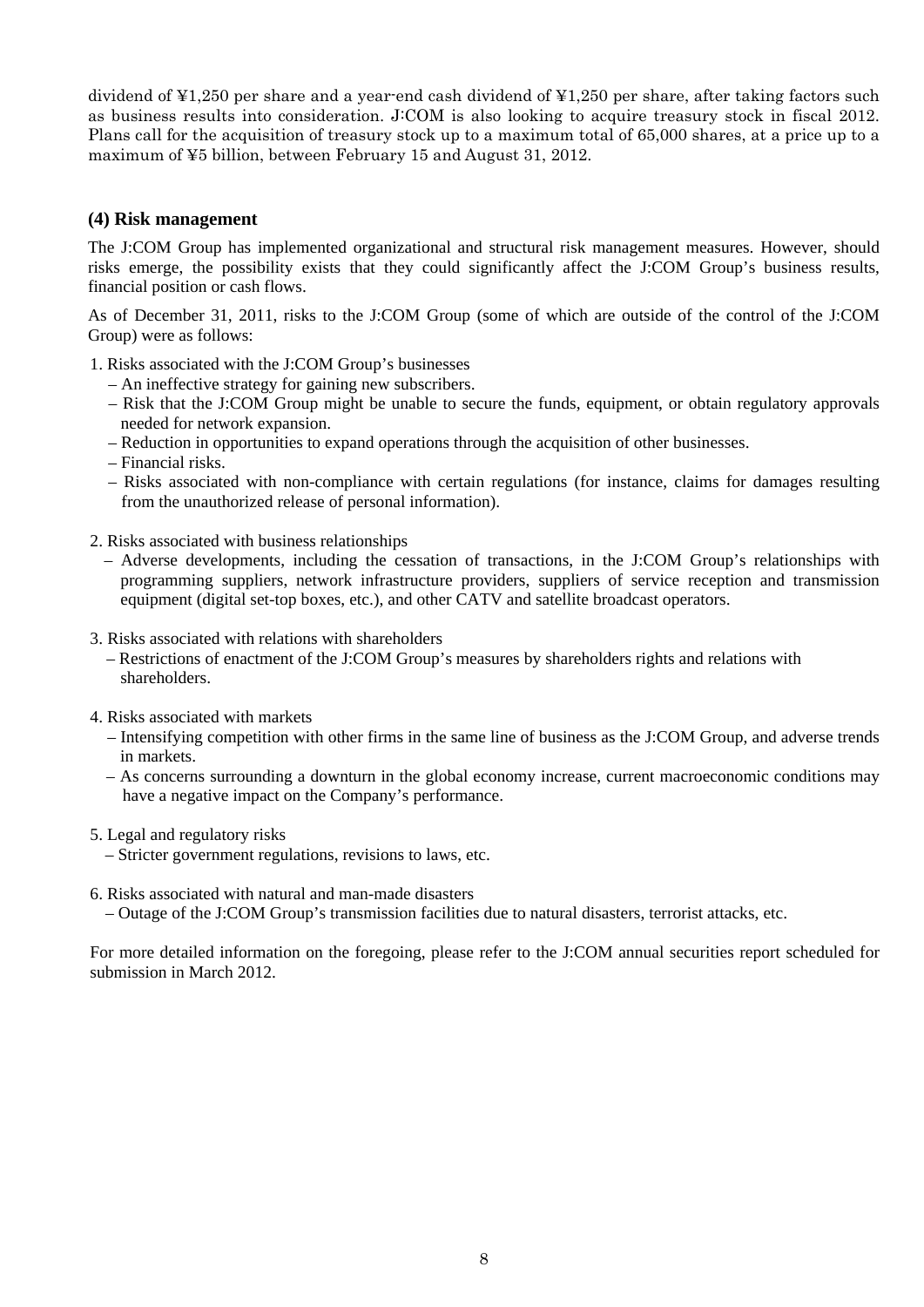

・Besides the above, we own Open Wireless Platform LLC as equity method affiliate.

・Services and bundling services offered by some of the managed companies and non-managed companies are different from the services provided under J:COM brand.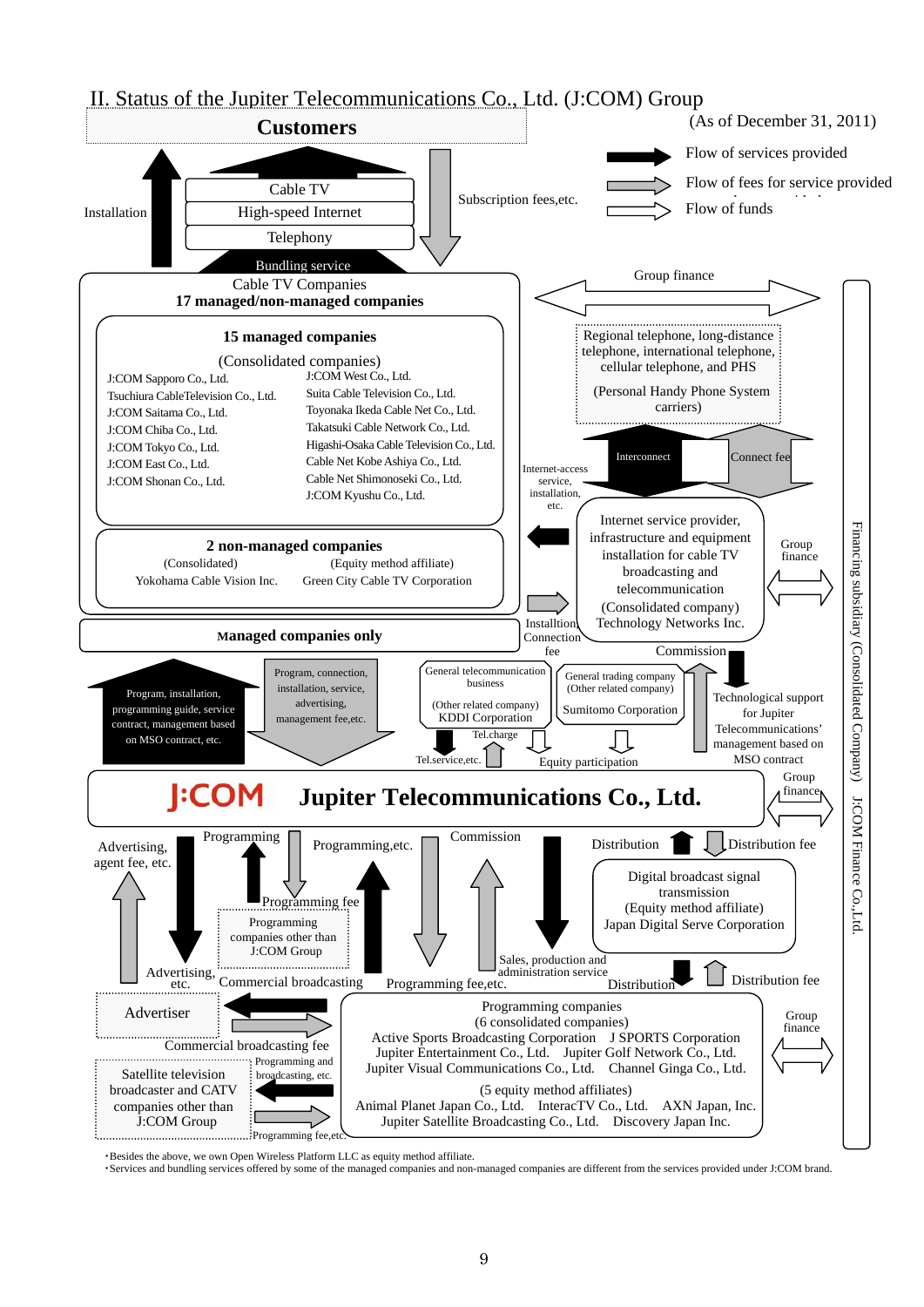# Ⅲ**. Management Policy**

## **(1) Fundamental management policy**

The basic management philosophy of the J:COM Group defines the Company's mission as enhancing the sense of affluence felt by its customers in their daily lives by meeting their needs through state-of-the-art visual, audio, and high-speed Internet access services based on advanced technology.

To realize its management philosophy, the J:COM Group provides three services as a comprehensive one-stop provider: (1) cable television (J:COM TV), (2) high-speed Internet access (J:COM NET) and (3) telephony services (J:COM PHONE). These services are provided through the J:COM Group's managed cable television subsidiaries that utilize the J:COM broadband network. Through such services, the J:COM Group endeavors each day to build close, trusting relationships with customers and local communities, while working to become the kind of company that can return the benefits of its achievements to local communities and shareholders.

In addition, and as Japan's largest multiple content provider, J:COM has invested in and operates 17 thematic channels. Leveraging its position as a leading company in the broadcasting and telecommunications industry, J:COM is reenergizing the multi-channel pay TV market overall by enhancing program quality. Through these means, the J:COM Group is working diligently to increase its corporate value.

### **(2) Target management indices**

The J:COM Group's services primarily target individual subscribers, and its greatest strength is one-stop shopping for bundled services at reasonable prices. Revenue, subscribers, bundle ratio, average revenue per unit (ARPU), and churn rates are important management indicators for evaluating success.

In terms of profitability, the Company believes that EBITDA and operating income as well as EBITDA and operating income margins are important management indices.

## **(3) Medium- and long-term management strategies, and issues requiring action**

The J:COM Group's cable television and programming businesses continue to confront substantial changes in their operating environments. This largely reflects ongoing advances in image broadcasting and telecommunication technologies as well as increased diversification in customer needs. Under these circumstances, the J:COM Group is working diligently to increase its corporate value by engaging in the following strategic activities.

(i) Provide products and services that are tailored to increasingly diverse customer needs

The J:COM Group has historically focused on the development of services based on the perspectives of its customers. The Group has continued to introduce products that address the needs of young viewers, single households and senior couples. Moving forward, the Group is newly concentrating on products and services tailored to the increasingly diverse needs of customers. In specific terms, the Group is considering the introduction of television packages that meet wide-ranging customer needs based on age demographics, the makeup of families and lifestyles, the upgrade and expansion of the Group's lower priced Internet service menu for casual Internet users, and the development of products that utilize public wireless LAN access services.

In addition, the J:COM Group is endeavoring to bolster its high usability services to further alleviate the frustrations of customers. With the rapid proliferation of smartphone and tablet terminals, operating conditions are becoming increasingly conducive to the provisions of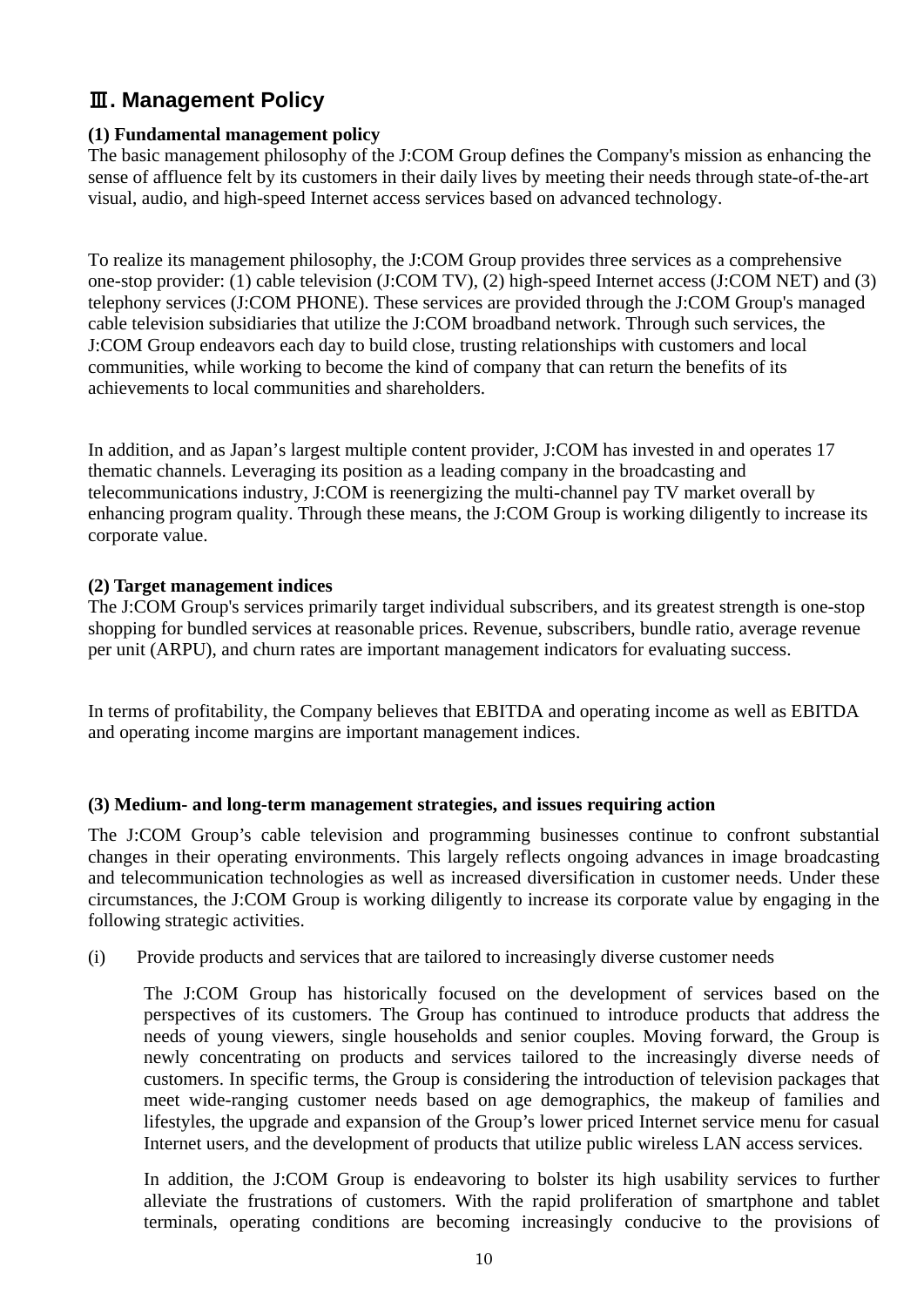wide-ranging image broadcasting and telecommunication services. Responding to this favorable environment, J:COM is developing services that link closely with the lifestyles of customers. At the same time, the Company is actively engaged in the development of next-generation set-top box and other technologies.

(ii) Provide unique services that take full advantage of the strong ties with customers and business partners

Building on the strengths of its business development activities that are deeply rooted in its service areas, the J:COM Group is bolstering its lineup of unique services.

Looking ahead, opportunities for customer households to use devices equipped with state-of-the-art functions are expected to increase in line with the ongoing development of improved household appliance and home device operability through wireless communication and mobile terminals. Harnessing its robust pool of sales and marketing staff, as well as service engineers with close ties to operating areas, the J:COM Group is continuing to provide a stable stream of services to its customers. As a part of efforts to further boost the role of these frontline personnel, the Group will build a structure and system that promotes "Home network concierge" activities. This home network concierge concept is designed to facilitate high-quality, one-on-one after-sales support in response to customers' image and video as well as telecommunication device inquiries. Through these means, the J:COM Group is endeavoring to further boost the level of customer satisfaction.

Moreover, the Group will strive to further deepen product and service collaboration with KDDI. J:COM will work to develop reasonably priced, highly usable services that combine broadcasting and telecommunication services with smartphones and tablet terminals as well as wireless data transmission.

### (iii) Develop new businesses and actively promote M&A

The J:COM Group is positioning the development of new businesses as an additional growth pillar supporting its existing cable television and programming businesses. Every effort is being directed toward evolving into a lifestyle support company by promoting J:COM Everywhere business development. J:COM Everywhere is an area in which the Group can generate significant synergy benefits with existing businesses while also taking full advantage of its strengths through business development in areas in which the Group maintains close ties.

The J:COM Group is expanding its business by taking equity interests in and purchasing cable television companies. Leveraging this know-how, the Group is considering investing in and purchasing related operators as a part of efforts to accelerate the startup of new businesses.

### (iv) Promote comprehensive cost structural reform

The J:COM Group has actively engaged in the purchase of cable television companies. As a result, the Group is burdened by several issues, including the duplication of functions across the organization that currently comprises 24 companies, delays in standardizing work flows, and excessive levels of personnel, mainly in MSOs, planning and management. Running parallel to the aforementioned medium- and long-term management strategies, the J:COM Group will therefore return to the basics by focusing on organizational and work flows and will continue to promote activities aimed at reducing costs.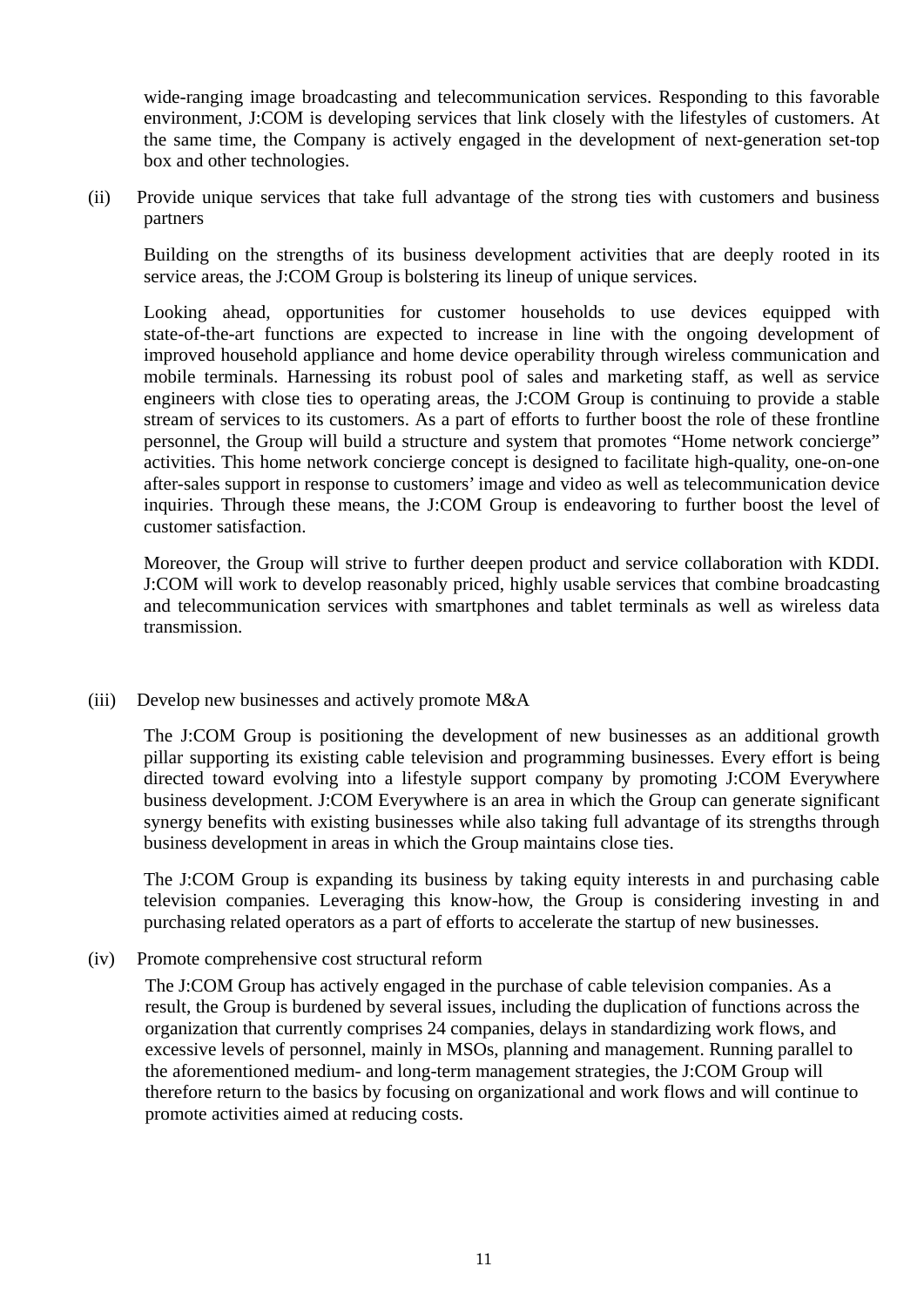# Ⅳ**. Consolidated Annual Financial Statements**

## **JUPITER TELECOMMUNICATIONS CO., LTD. AND SUBSIDIARIES**

## **(1) CONSOLIDATED STATEMENTS OF INCOME**

|                                                            |                                 | (YEN IN MILLIONS, EXCEPT SHARE AND PER SHARE AMOUNTS) |            |        |
|------------------------------------------------------------|---------------------------------|-------------------------------------------------------|------------|--------|
| Account                                                    | Year ended<br>December 31, 2011 | Year ended<br>December 31, 2010                       | Change     |        |
|                                                            | Amount                          | Amount                                                | Amount     | (%)    |
| Revenue:                                                   |                                 |                                                       |            |        |
| Subscription fees                                          | 307,935                         | 298,197                                               | 9,738      | 3.3    |
| Others                                                     | 61,138                          | 61,915                                                | (777)      | (1.3)  |
|                                                            | 369,073                         | 360,112                                               | 8,961      | 2.5    |
| Operating costs and expenses:                              |                                 |                                                       |            |        |
| Operating and programming costs                            | (140, 525)                      | (135, 272)                                            | (5,253)    | (3.9)  |
| Selling, general and administrative expenses               | (72, 150)                       | (72, 242)                                             | 92         | 0.1    |
| Depreciation and amortization                              | (85, 323)                       | (85, 843)                                             | 520        | 0.6    |
|                                                            | (297, 998)                      | (293, 357)                                            | (4,641)    | (1.6)  |
| Operating income                                           | 71,075                          | 66,755                                                | 4,320      | 6.5    |
| Other income (expenses):                                   |                                 |                                                       |            |        |
| Interest expense, net:                                     |                                 |                                                       |            |        |
| Related parties                                            | (1,424)                         | (1,644)                                               | 220        | 13.4   |
| Others                                                     | (2,854)                         | (3, 447)                                              | 593        | 17.2   |
| Equity in earnings of affiliates                           | 1,473                           | 1,032                                                 | 441        | 42.7   |
| Other, net                                                 | 262                             | 471                                                   | (209)      | (44.2) |
| Income before noncontrolling interests and<br>income taxes | 68,532                          | 63,167                                                | 5,365      | 8.5    |
| Income taxes expense                                       | (28, 358)                       | (22, 248)                                             | (6, 110)   | (27.5) |
| Net income                                                 | 40,174                          | 40,919                                                | (745)      | (1.8)  |
| Net income attributable to noncontrolling<br>interests     | (2,896)                         | (3,229)                                               | 333        | 10.3   |
| Net income attributable to J:COM<br>shareholders           | 37,278                          | 37,690                                                | (412)      | (1.1)  |
|                                                            |                                 |                                                       |            |        |
| Net income attributable to J:COM shareholders per share:   |                                 |                                                       |            |        |
| Basic                                                      | ¥5,383.59                       | ¥5,456.41                                             | 4(72.82)   | (1.3)  |
| <b>Diluted</b>                                             | ¥5,381.49                       | ¥5,450.89                                             | $*(69.40)$ | (1.3)  |
| Weighted average number of ordinary shares outstanding:    |                                 |                                                       |            |        |
| Basic                                                      | 6,924,297                       | 6,907,446                                             | 16,851     | 0.2    |
| <b>Diluted</b>                                             | 6,927,003                       | 6,914,436                                             | 12,567     | 0.2    |

(*Note*)*Percentages are calculated based on amounts before rounding in Change column.*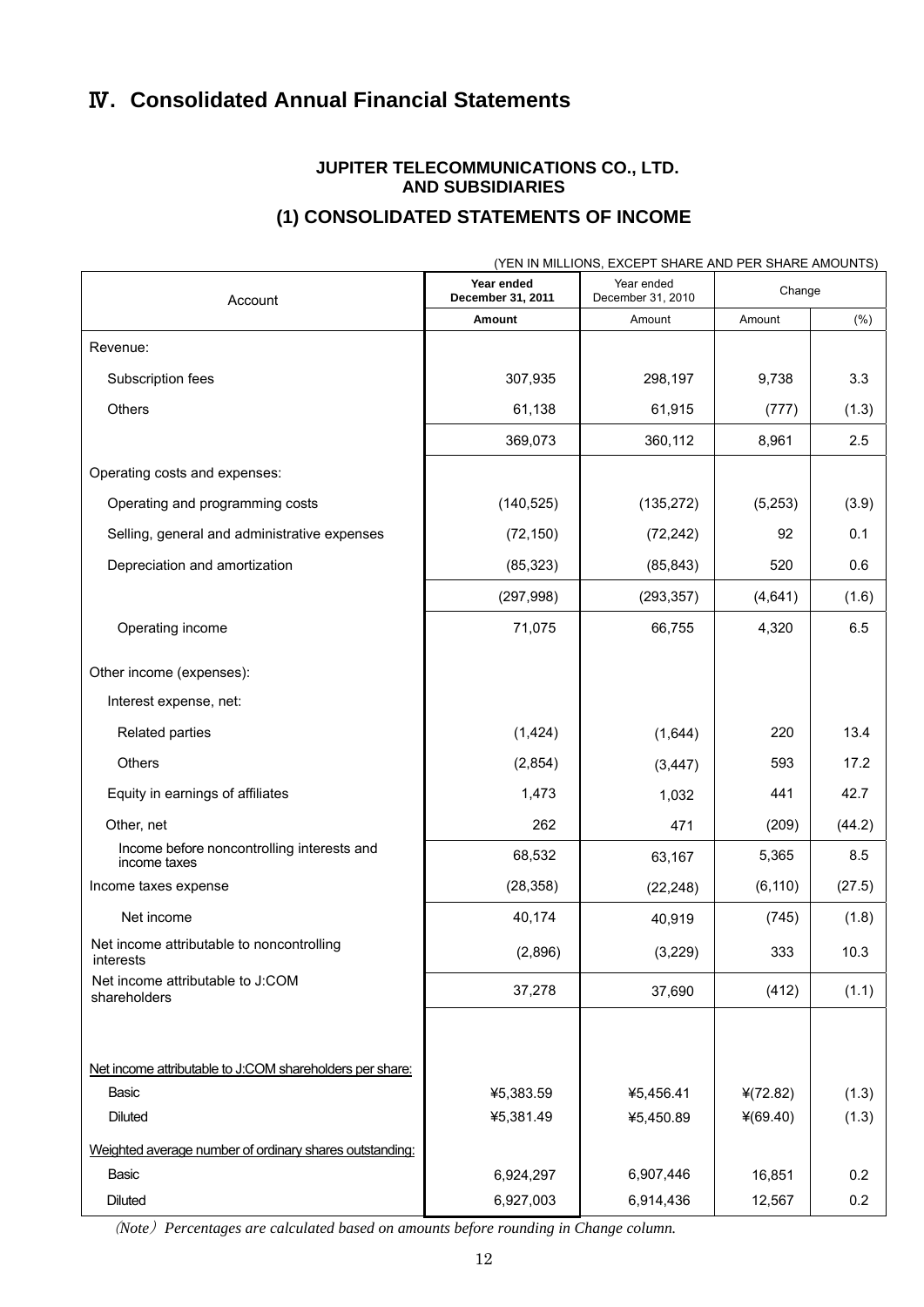#### **JUPITER TELECOMMUNICATIONS CO., LTD. AND SUBSIDIARIES**

|                                           |                   |                   | (YEN IN MILLIONS) |
|-------------------------------------------|-------------------|-------------------|-------------------|
| Account                                   | December 31, 2011 | December 31, 2010 | Change            |
|                                           | Amount            | Amount            | Amount            |
| Current assets:                           |                   |                   |                   |
| Cash and cash equivalents                 | 89,879            | 78,212            | 11,667            |
| Accounts receivable                       | 18,270            | 22,211            | (3,941)           |
| Allowance for doubtful accounts           | (480)             | (530)             | 50                |
| Deferred tax assets - current             | 7,941             | 11,611            | (3,670)           |
| Prepaid expenses and other current assets | 8,070             | 7,833             | 237               |
| Total current assets                      | 123,680           | 119,337           | 4,343             |
| Investments:                              |                   |                   |                   |
| Investments in affiliates                 | 10,381            | 9,938             | 443               |
| Investments in other securities, at cost  | 2,150             | 2,152             | (2)               |
| Total investments                         | 12,531            | 12,090            | 441               |
| Property and equipment, at cost:          |                   |                   |                   |
| Land                                      | 4,158             | 3,966             | 192               |
| Distribution system and equipment         | 733,498           | 719,018           | 14,480            |
| Support equipment and buildings           | 69,477            | 61,063            | 8,414             |
|                                           | 807,133           | 784,047           | 23,086            |
| Less accumulated depreciation             | (445, 113)        | (410, 394)        | (34, 719)         |
| Total property and equipment              | 362,020           | 373,653           | (11, 633)         |
| Other assets:                             |                   |                   |                   |
| Goodwill                                  | 253,180           | 248,323           | 4,857             |
| Identifiable intangible assets, net       | 38,413            | 41,615            | (3,202)           |
| Deferred tax assets - non current         | 5,436             | 5,392             | 44                |
| Others                                    | 17,043            | 16,353            | 690               |
| Total other assets                        | 314,072           | 311,683           | 2,389             |
| <b>Total assets</b>                       | 812,303           | 816,763           | (4, 460)          |

# **(2) CONSOLIDATED BALANCE SHEETS**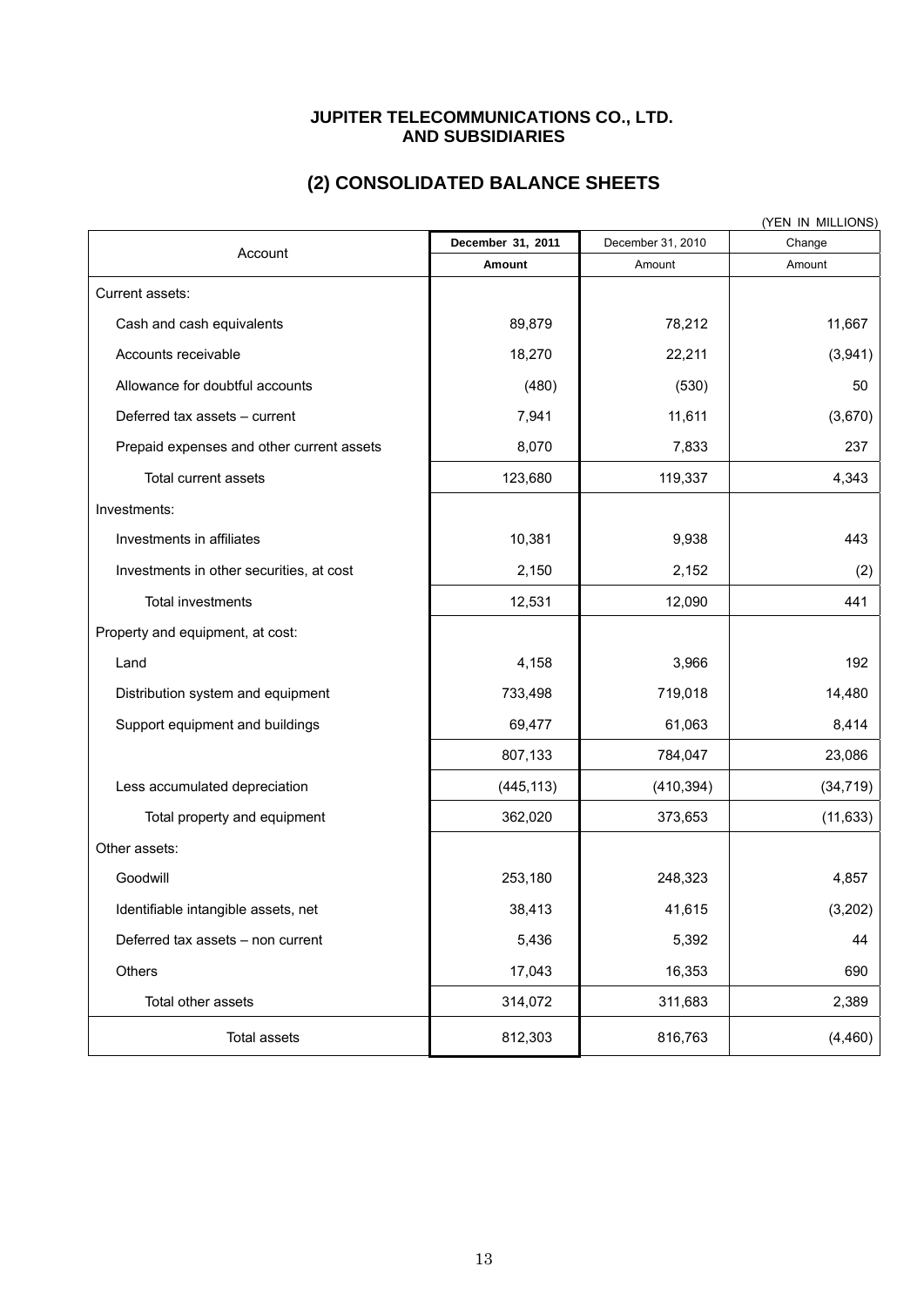(YEN IN MILLIONS)

| Account                                          | December 31, 2011 | December 31, 2010 | Change    |
|--------------------------------------------------|-------------------|-------------------|-----------|
|                                                  | Amount            | Amount            | Amount    |
| Current liabilities:                             |                   |                   |           |
| Short-term loans                                 | 5,521             | 5,581             | (60)      |
| Long-term debt - current portion                 | 10,681            | 19,247            | (8, 566)  |
| Capital lease obligations - current portion:     |                   |                   |           |
| Related parties                                  | 15,960            | 16,905            | (945)     |
| Others                                           | 1,184             | 1,719             | (535)     |
| Accounts payable                                 | 28,324            | 27,995            | 329       |
| Income taxes payable                             | 9,853             | 16,448            | (6, 595)  |
| Deposit from related parties                     | 268               | 268               |           |
| Deferred revenue - current portion               | 8,108             | 9,774             | (1,666)   |
| Accrued expenses and other liabilities           | 11,068            | 10,481            | 587       |
| <b>Total current liabilities</b>                 | 90,967            | 108,418           | (17, 451) |
| Long-term debt, less current portion             | 118,302           | 128,887           | (10, 585) |
| Corporate bond, less current portion             | 10,000            | 10,000            |           |
| Capital lease obligations, less current portion: |                   |                   |           |
| Related parties                                  | 33,590            | 38,373            | (4, 783)  |
| Others                                           | 4,259             | 4,432             | (173)     |
| Deferred revenue                                 | 58,996            | 60,478            | (1, 482)  |
| Deferred tax liabilities - non current           | 11,545            | 13,392            | (1, 847)  |
| Other liabilities                                | 27,328            | 26,373            | 955       |
| <b>Total liabilities</b>                         | 354,987           | 390,353           | (35, 366) |
| Shareholders' equity:                            |                   |                   |           |
| Ordinary shares no par value                     | 117,550           | 117,550           |           |
| Additional paid-in capital                       | 226,293           | 226,017           | 276       |
| Retained earnings                                | 94,825            | 70,010            | 24,815    |
| Accumulated other comprehensive income/(loss)    | (833)             | (1, 160)          | 327       |
| Treasury stock, at cost                          | (2, 128)          | (2, 266)          | 138       |
| Total J:COM shareholders' equity                 | 435,707           | 410,151           | 25,556    |
| Noncontrolling interests in subsidiaries         | 21,609            | 16,259            | 5,350     |
| Total shareholders' equity                       | 457,316           | 426,410           | 30,906    |
| Total liabilities and shareholders' equity       | 812,303           | 816,763           | (4, 460)  |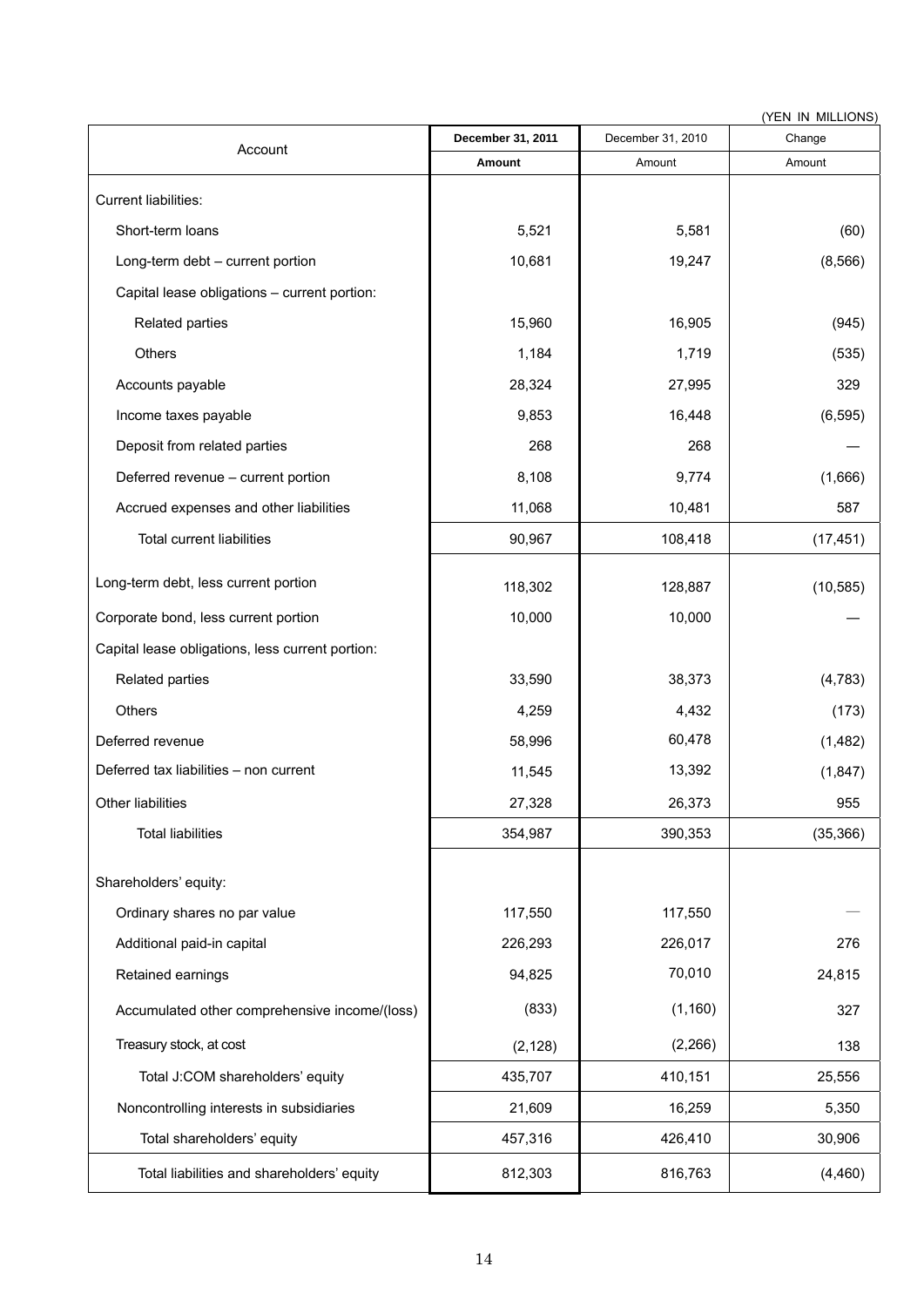#### **JUPITER TELECOMMUNICATIONS CO., LTD. AND SUBSIDIARIES**

# **(3) CONSOLIDATED STATEMENTS OF SHAREHOLDERS' EQUITY**

|                                                                   |                                    |                               |                      |                                                        |                               |                                        |                                                | (YEN IN MILLIONS)                |
|-------------------------------------------------------------------|------------------------------------|-------------------------------|----------------------|--------------------------------------------------------|-------------------------------|----------------------------------------|------------------------------------------------|----------------------------------|
|                                                                   | Ordinary<br>shares no par<br>value | Additional<br>paid-in capital | Retained<br>earnings | Accumulated<br>other<br>comprehensive<br>income/(loss) | Treasury<br>stock, at<br>cost | Total J:COM<br>shareholders'<br>equity | Noncontrolling<br>interests in<br>subsidiaries | Total<br>shareholders'<br>equity |
| Balance at December 31,<br>2009                                   | 117,242                            | 226,553                       | 39,834               | (1,207)                                                | (7, 520)                      | 374,902                                | 14,689                                         | 389,591                          |
| Comprehensive income:                                             |                                    |                               |                      |                                                        |                               |                                        |                                                |                                  |
| Net income<br>Other comprehensive<br>income, net of taxes:        |                                    |                               | 37,690               |                                                        |                               | 37,690                                 | 3,229                                          | 40,919                           |
| Unrealized gain/(loss)<br>on cash flow hedge                      |                                    |                               |                      | 47                                                     |                               | 47                                     | (22)                                           | 25                               |
| Total comprehensive<br>income                                     |                                    |                               |                      |                                                        |                               | 37,737                                 | 3,207                                          | 40,944                           |
| Cash dividends paid to<br>noncontrolling interests                |                                    |                               |                      |                                                        |                               |                                        | (141)                                          | (141)                            |
| Stock-based compensation                                          |                                    | 102                           |                      |                                                        |                               | 102                                    |                                                | 102                              |
| Ordinary shares issued upon<br>exercise of stock options          | 308                                | 308                           |                      |                                                        | 5,254                         | 5,870                                  |                                                | 5,870                            |
| Purchase of subsidiary<br>shares from noncontrolling<br>interests |                                    | (112)                         |                      |                                                        |                               | (112)                                  | (1, 496)                                       | (1,608)                          |
| Cash dividends paid to<br>shareholders                            |                                    |                               | (7, 514)             |                                                        |                               | (7, 514)                               |                                                | (7, 514)                         |
| Reissuance of treasury stock                                      |                                    | (834)                         |                      |                                                        |                               | (834)                                  |                                                | (834)                            |
| Balance at December 31,<br>2010                                   | 117,550                            | 226,017                       | 70,010               | (1, 160)                                               | (2, 266)                      | 410,151                                | 16,259                                         | 426,410                          |
| Comprehensive income:                                             |                                    |                               |                      |                                                        |                               |                                        |                                                |                                  |
| Net income<br>Other comprehensive<br>income, net of taxes:        |                                    |                               | 37,278               |                                                        |                               | 37,278                                 | 2,896                                          | 40,174                           |
| Unrealized gain/(loss)<br>on cash flow hedge                      |                                    |                               |                      | 327                                                    |                               | 327                                    | (7)                                            | 320                              |
| Total comprehensive<br>income                                     |                                    |                               |                      |                                                        |                               | 37,605                                 | 2,889                                          | 40,494                           |
| Cash dividends paid to<br>noncontrolling interests                |                                    |                               |                      |                                                        |                               |                                        | (112)                                          | (112)                            |
| Stock-based compensation                                          |                                    | 47                            |                      |                                                        |                               | 47                                     |                                                | 47                               |
| Ordinary shares issued upon<br>exercise of stock options          |                                    |                               |                      |                                                        | 138                           | 138                                    |                                                | 138                              |
| Acquisition for new<br>subsidiaries                               |                                    |                               |                      |                                                        |                               |                                        | 3,259                                          | 3,259                            |
| Purchase of subsidiary<br>shares from noncontrolling<br>interests |                                    | 361                           |                      |                                                        |                               | 361                                    | (686)                                          | (325)                            |
| Cash dividends paid to<br>shareholders                            |                                    |                               | (12, 463)            |                                                        |                               | (12, 463)                              |                                                | (12, 463)                        |
| Reissuance of treasury stock                                      |                                    | (132)                         |                      |                                                        |                               | (132)                                  |                                                | (132)                            |
| Balance at December 31,<br>2011                                   | 117,550                            | 226,293                       | 94,825               | (833)                                                  | (2, 128)                      | 435,707                                | 21,609                                         | 457,316                          |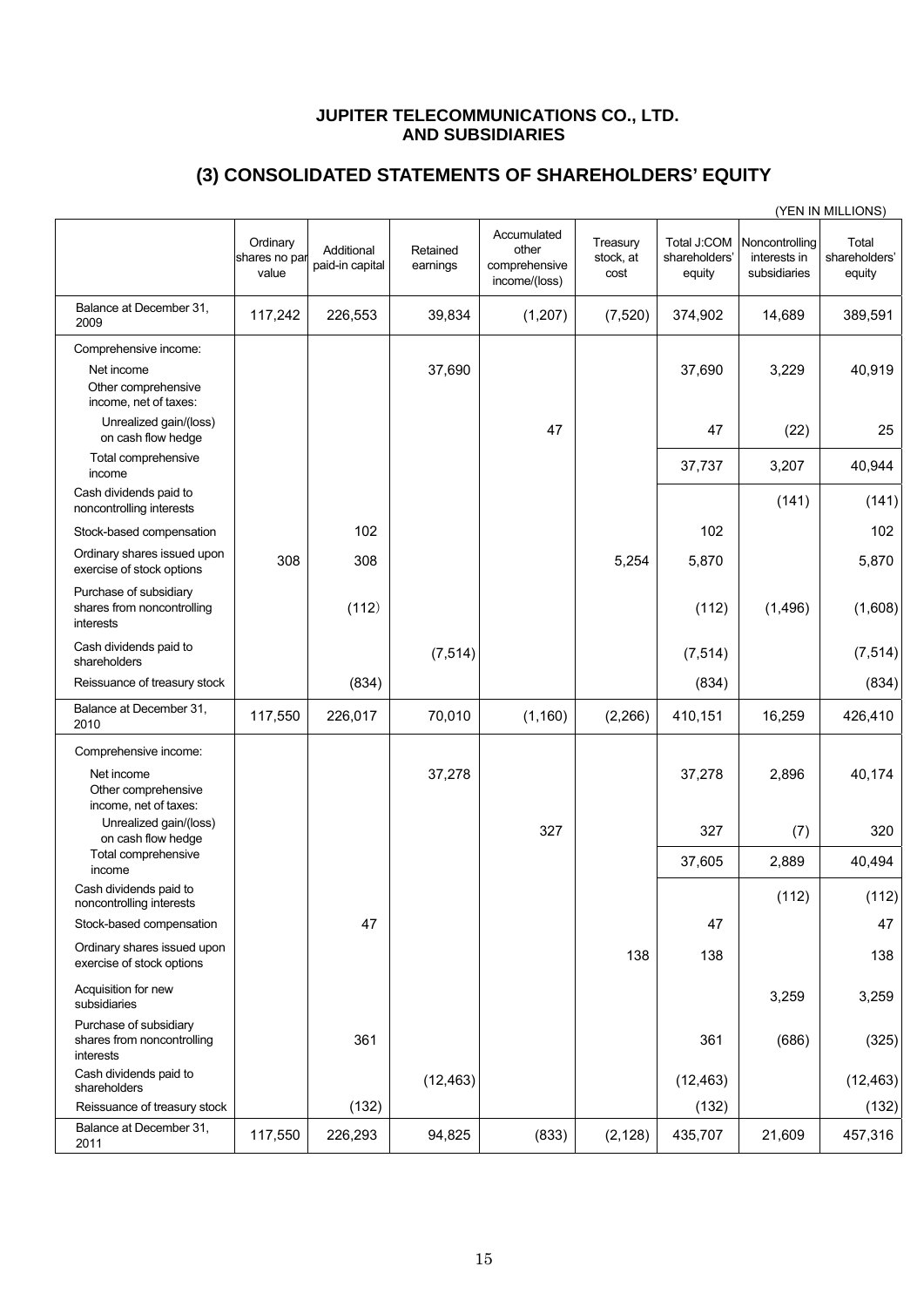#### **JUPITER TELECOMMUNICATIONS CO., LTD. AND SUBSIDIARIES**

# **(4) CONSOLIDATED STATEMENTS OF CASH FLOWS**

|                                                                                             |                                 | (YEN IN MILLIONS)               |
|---------------------------------------------------------------------------------------------|---------------------------------|---------------------------------|
| Classification                                                                              | Year ended<br>December 31, 2011 | Year ended<br>December 31, 2010 |
|                                                                                             | Amount                          | Amount                          |
| Cash flows from operating activities:                                                       |                                 |                                 |
| Net income                                                                                  | 40,174                          | 40,919                          |
| Adjustments to reconcile net income to net cash provided by<br>operating activities:        |                                 |                                 |
| Depreciation and amortization                                                               | 85,323                          | 85,843                          |
| Equity in earnings of affiliates                                                            | (1, 473)                        | (1,032)                         |
| Dividends from affiliates                                                                   | 1,203                           |                                 |
| Stock-based compensation expenses                                                           | 47                              | 102                             |
| Deferred income taxes expense/(benefit)                                                     | 639                             | (3,675)                         |
| Gain on bargain purchase in acquisition                                                     |                                 | (368)                           |
| Changes in operating assets and liabilities, excluding effects of<br>business combinations: |                                 |                                 |
| Decrease/(increase) in accounts receivable, net                                             | 4,359                           | (5,811)                         |
| Decrease/(increase) in prepaid expenses                                                     | (209)                           | (496)                           |
| Decrease/(increase) in other assets                                                         | (670)                           | (1, 334)                        |
| Increase/(decrease) in accounts payable                                                     | 2,305                           | 686                             |
| Increase/(decrease) in income taxes payable                                                 | (6,629)                         | 5,125                           |
| Increase/(decrease) in accrued expenses and other liabilities                               | 1,917                           | 2,814                           |
| Increase/(decrease) in deferred revenue                                                     | (3,644)                         | 1,603                           |
| Net cash provided by operating activities                                                   | 123,342                         | 124,376                         |
| Cash flows from investing activities:                                                       |                                 |                                 |
| Capital expenditures                                                                        | (55,082)                        | (56, 247)                       |
| Acquisitions of new subsidiaries, net of cash acquired                                      | (3,327)                         |                                 |
| Acquisition of business operations                                                          |                                 | (1,075)                         |
| Other investing activities                                                                  | 100                             | 274                             |
| Net cash used in investing activities                                                       | (58, 309)                       | (57,048)                        |
| Cash flows from financing activities:                                                       |                                 |                                 |
| Proceeds from issuance of common stock                                                      |                                 | 616                             |
| Proceeds from reissuance of treasury stock                                                  | 6                               | 4,420                           |
| Acquisition of noncontrolling interests in consolidated subsidiaries                        | (325)                           | (1,608)                         |
| Net increase/(decrease) in short-term loans                                                 | (990)                           | (2,037)                         |
| Principal payments of long-term debt                                                        | (19, 700)                       | (22, 353)                       |
| Principal payments of capital lease obligations                                             | (20, 875)                       | (21, 594)                       |
| Cash dividends paid to shareholders                                                         | (12, 463)                       | (7, 514)                        |
| Other financing activities                                                                  | 981                             | (3, 472)                        |
| Net cash used in financing activities                                                       | (53, 366)                       | (53, 542)                       |
| Net increase/(decrease) in cash and cash equivalents                                        | 11,667                          | 13,786                          |
| Cash and cash equivalents at beginning of year                                              | 78,212                          | 64,426                          |
| Cash and cash equivalents at end of year                                                    | 89,879                          | 78,212                          |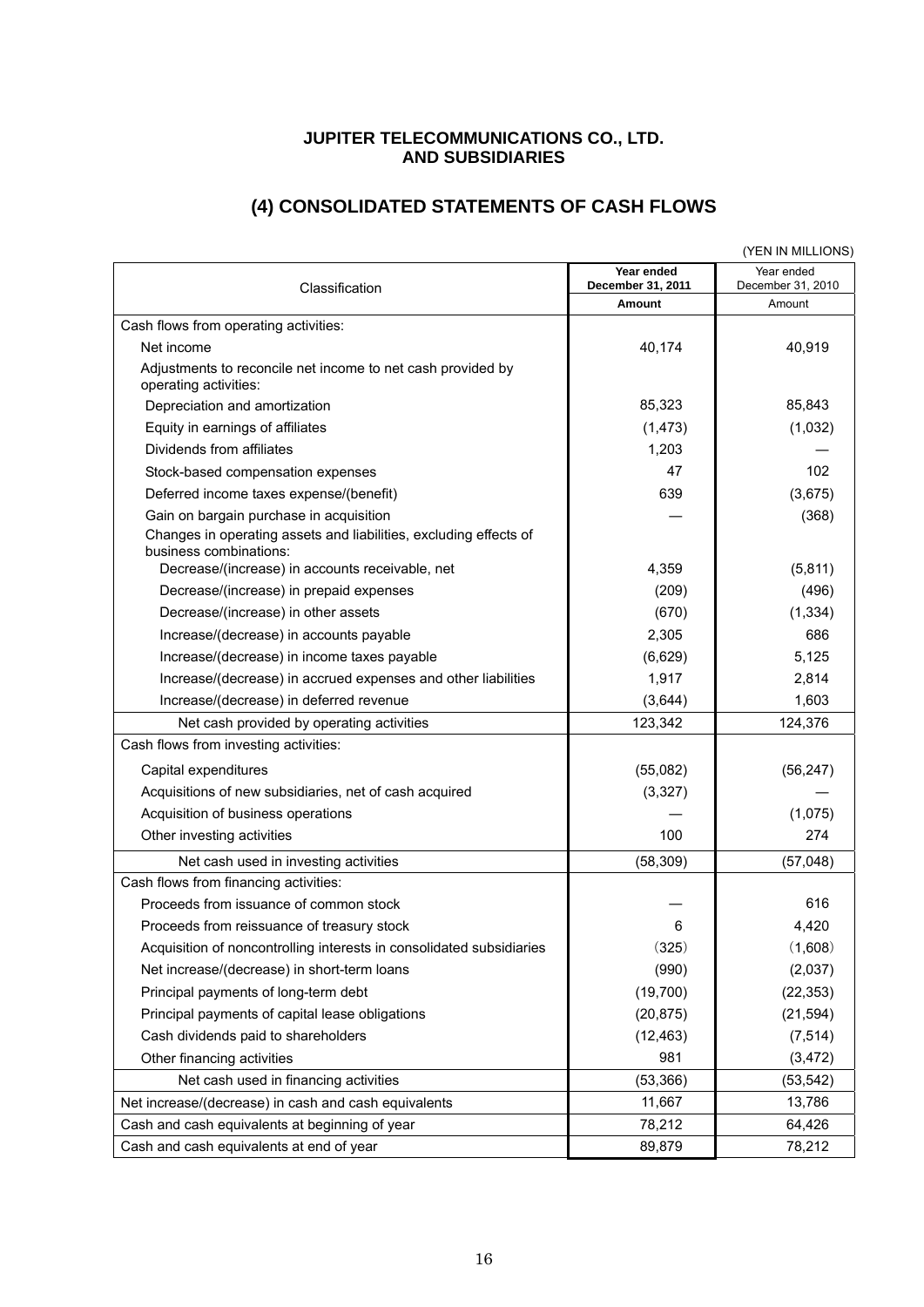## **(5) Summary of significant accounting policies**

- 1. Scope of consolidation
	- a. Number of consolidated subsidiaries: 24
	- b. The names of the Company's consolidated subsidiaries are shown in "II. Status of the Jupiter Telecommunications Co., Ltd. (J:COM) Group".

#### 2. Scope of application of equity method

- a. Number of equity method affiliates: 8
- b. The names of these equity method affiliates are shown in "II. Status of the Jupiter Telecommunications Co., Ltd. (J:COM) Group".
- 3. Significant accounting policies
	- a. Accounting standards used to prepare financial statements

Jupiter Telecommunication Co.,Ltd.("J:COM") and its consolidated subsidiaries("the Company") prepares its annual consolidated financial statements using terminology, forms and methods of preparation required under accounting principles generally accepted in the United States of America.

b. Securities valuation standards and valuation method

To value its investments, the Company applies Accounting Standards Codification (ASC) Topic 323, *Investments – Equity method and Joint Ventures* and ASC Topic 325, *Investments –other*.

|                                  | Investments in affiliates (excluding loans): | Equity method |
|----------------------------------|----------------------------------------------|---------------|
| Investments in other securities: |                                              | Cost method   |

When investments in affiliates or other securities appear to decline in value, the Company considers the possibility of recognizing an impairment loss based on an other-than-temporary assessment.

c. Valuation standards and valuation methods for derivatives

The Company accounts for derivatives based on ASC Topic 815, *Derivatives and Hedging*. ASC 815 states all derivatives are fair valued and recognized on the balance sheet as assets or liabilities.

- Derivative instrument designated and effectively active as a fair value hedge: Changes in the fair value of derivative instruments and of the assets or liabilities being hedged are recognized as periodic income/(loss).
- Derivative instrument designated as cash flow hedge—regarding the portion effectively active as a hedge: Until income/(loss) on the assets or liabilities being hedged are recognized on the statement of income, they must be recognized as other comprehensive income/(loss).
- Derivative instrument designated as cash flow hedge—regarding the portion that is not effectively active as hedge:
	- Recognized as periodic income/(loss).
	- Derivative instruments not designated as hedge: Changes in fair value recognized as periodic income/(loss).
- d. Accounting for long-lived assets

For long-term assets other than goodwill, the Company evaluates the need for impairment losses on the guidance in ASC Topic 360, *Property, Plant, and Equipment*, whenever events or changes in circumstances indicate that the carrying amount of an asset may not be recoverable.

e. Depreciation method for tangible fixed assets

The straight-line method is applied and the useful lives by major asset categories are:

| Distribution system and equipment: | 10 - 17 years                                                                                  |
|------------------------------------|------------------------------------------------------------------------------------------------|
| Buildings and structures:          | 10 - 40 years                                                                                  |
| Support equipment:                 | $5 - 15$ vears                                                                                 |
|                                    | (Assets acquired through capital leases are depreciated over periods ranging from 2-20 years.) |

f. Valuation standards and valuation methods for goodwill

The Company recognizes as goodwill the difference between the acquisition cost of consolidated subsidiaries and the estimated net asset fair value of the applicable companies. In accordance with ASC Topic 350, *Intangibles – Goodwill and other*, the Company conducts an impairment annually test or whenever an event occurs that suggests the possibility of impairment.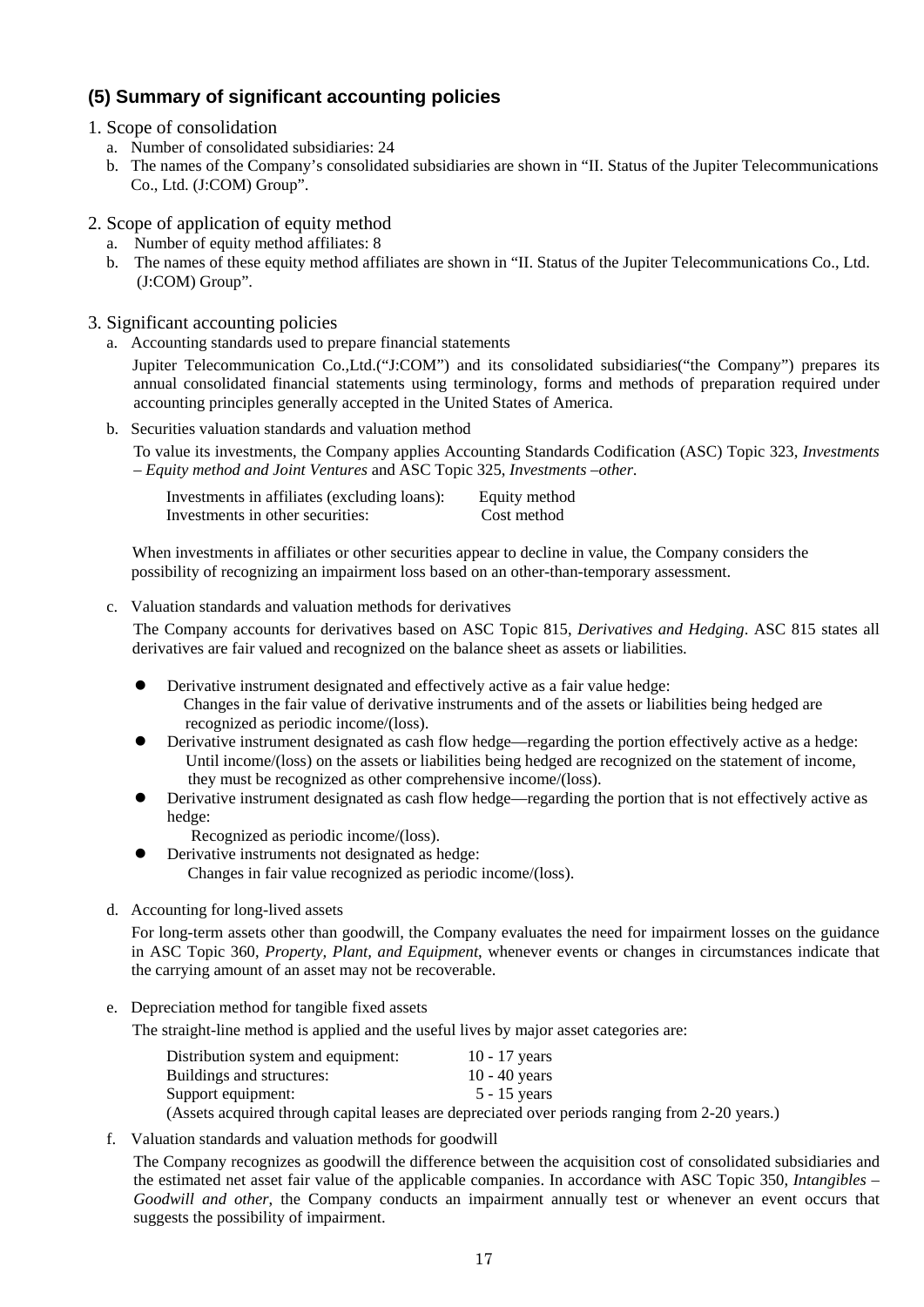g. Accounting methods of Asset Retirement Obligations

The Company applies ASC Topic 410, *Asset Retirement and Environmental Obligations*. This interpretation requires us to recognize a liability for the fair value of a conditional asset retirement obligation if the fair value of the liability can be reasonably estimated.

h. Standards for recognition of important allowances

Allowance for doubtful accounts

The Company calculates allowance for doubtful accounts on the basis of our best estimate of probable losses on accounts receivable considering historical experience and other known factors.

i. Amortization of identifiable intangible assets

The Company accounts for identifiable Intangible assets in accordance with ASC Topic 350, *Intangibles-Goodwill and Other Intangible assets*. Identifiable intangible assets include customer relationships and channel franchises which were originally recorded in connection with business combinations. Customer relationships and channel franchises are amortized over their respective estimated useful lives of 10 and 17 years.

j. Income Taxes

The Company accounts for income taxes under the asset and liability method in accordance with ASC Topic 740, *Income Taxes*. Deferred tax assets and liabilities are recognized for the future tax consequences attributable to differences between the financial statement carrying amounts of existing assets and liabilities and their respective tax basis and operating loss and tax credit carryforwards. Deferred tax assets and liabilities are measured using enacted tax rates expected to apply to taxable income in the years in which those temporary differences are expected to be recovered or settled. The effect on deferred tax assets and liabilities of a change in tax rates is recognized in income/(loss) in the period that includes the enactment date.

k. Revenue Recognition

The Company recognizes cable television, high-speed Internet access and telephony when such services are provided to subscribers in accordance with ASC Topic 605, *Revenue recognitions*. Revenues derived from other sources are recognized when services are provided, events occur or products are delivered. The Company accounts for revenues of installation and operation on cable television system in accordance with ASC Topic 922, *Entertainment- Cable Television.* Initial subscriber installation revenues are recognized in the period in which the related services are provided to the extent of direct selling costs. Any remaining amount is deferred and recognized over the estimated average period that the subscribers are expected to remain connected to the cable television system. Historically, installation revenues have been less than related direct selling costs, therefore such revenues have been recognized as installations are completed.

The Company provides poor reception rebroadcasting services to noncable television viewers suffering from poor reception of television waves caused by artificial obstacles. The Company enters into agreements with parties that have built obstacles causing poor reception for construction and maintenance of cable facilities to provide such services to the affected viewers at no cost to them during the agreement period. Under these agreements, the Company receives up-front, lump-sum compensation payments for construction and maintenance. Revenues from these agreements have been deferred and are being recognized in income on a straight-line basis over periods that are consistent with the durations of the underlying agreements (maximum 20 years). Such revenues are included in revenue - others in the accompanying consolidated statements of income.

The Company's channels distribute programming to individual satellite platform subscribers through an agreement with the platform operator which provides subscriber management services to channels in return for a fee based on subscription revenues. Individual satellite subscribers pay a monthly fee for programming channels under the terms of rolling one-month subscription contracts. Cable and broadband service providers generally pay a per-subscriber fee for the right to distribute the Company's programming on their systems under the terms of generally annual distribution contracts. Revenue for such services is recognized in the periods in which programming services are provided to cable, satellite and broadband subscribers.

### **(6) Significant accounting policy change**

#### Goodwill Impairment Test

In September 2011, the FASB issued Accounting Standards Update(ASU) No.2011-08, *Goodwill Impairment Test.*  ASU2011-08 permits to simplify how an entity tests goodwill for impairment and if an entity concludes that it is not more likely than not that the fair value of a reporting unit is less than its carrying amount in a qualitative assessment executed prior to performing impairments test, it would not be required to perform the two-step impairment test for that reporting unit. The Company early adopted ASU No.2011-08 in 2011. Such adoption did not have an impact on the Company's financial position and results of operations.